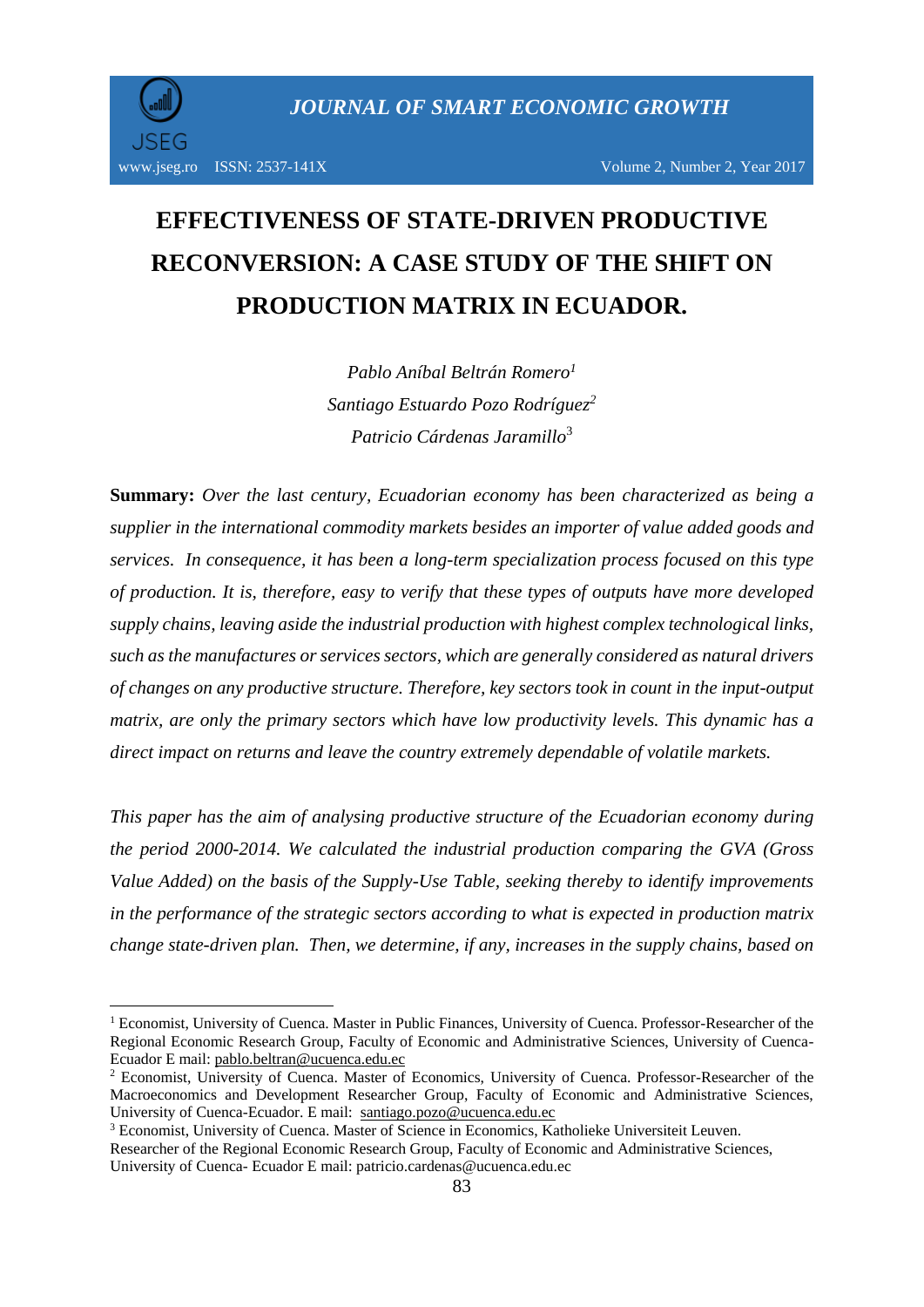

*analysis of the technical coefficients, obtained from the Input-Output Matrices for the years 2007 and 2014. Using this framework, results suggest that in the case of the Ecuador, changes in inter-sectoral linkages are still weak. This despite the fact that is in force a system of policies to promote the process of productive reconversion, which apparently is not giving the outcomes expected by the Government.*

**Key Words:** Productive Matrix, Added Value, Productive Transformation, Productive chains, Input-Output Matrix.

**Classification JEL: B41, C67, C82, E01, E61.** 

## **1. -BACKGROUND**

**.** 

A first aspect to consider is that Ecuador has a production sector that has been sustained largely due to oil extraction. In the 70's the government incurred a large amount of public debt, mainly in order to create the infrastructure that allowed a massive oil drilling. Then, as with many countries, in the 80's that debt burden became difficult to sustain. This lead to believe that Ecuador suffer a Dutch Disease dynamic. However, according to Allergret et al. Al (2014), Although Ecuador is below the general average among countries with high reliance on oil in 2009, it still shows a high dependence on oil exports as a proportion of GDP. By 2014, this is about 50% (Allegret and Tahar Benkhodja, 2014). Now, according to Gelb (1998), quoted by Ismail, 2010, Ecuador would not have been able to increase its oil production, but rather to reduce productivity in sectors such as agriculture. So, we manage the hypothesis that oil booms, external indebtedness and other large foreign exchange inflows slow down the production of other tradable sectors.

A second factor to consider is that with the opening of Ecuadorian economy at the beginning of the 1990s, government intervention in production sectors declining. In this context, market economy emerges as the fundamental axis of the economic system. <sup>4</sup> With the change of paradigm, laws such as the Industrial Development Law never succeeded in achieving their

<sup>4</sup> The Government has been set far, ignoring that liberalization should be supported by development policies that increase the productivity, closing internal and external gaps, opening productive complementarity and cooperation channels, and in innovativeness with other economies. Everything to allow regional development with the creation of scientific parks, entrepreneurship centers, and risk capital founding.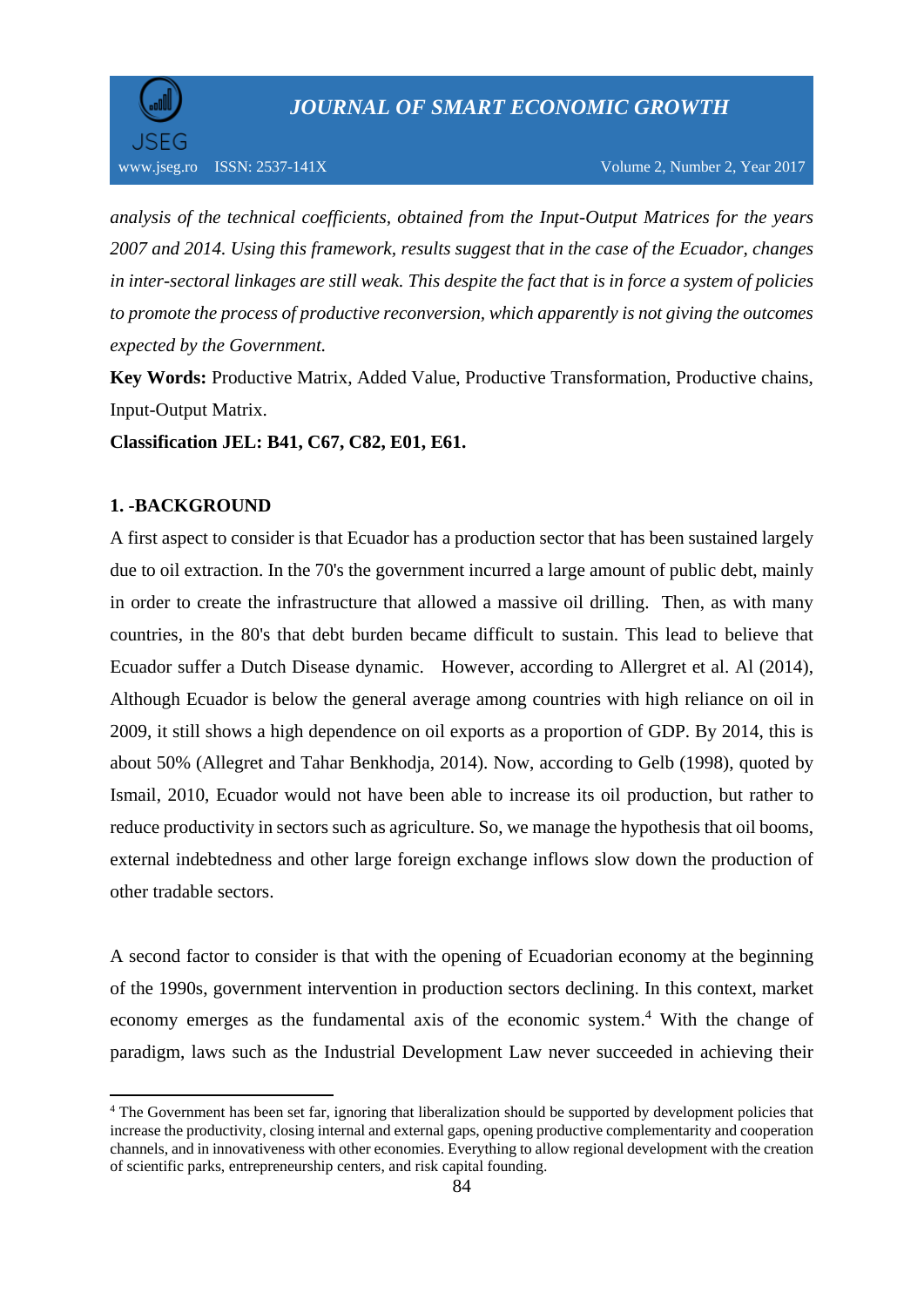

intended goals, causing the weakening of public policies conducive to reactivate the national productive apparatus. In that sense, (Rodrik, 2007) sustain that, in Latin America, in those years, a lot of strategies related to the improvement of the national competitiveness, clusters confrontation, foreign investment attraction arose. These are inevitably linked to the creation of free trade zones, exportation promotion and innovation processes<sup>5</sup>. Thus, in a framework without industrial policy and integral innovativeness these strategies foster diversity and impulse new activities with higher additional value needed by large regional economic clusters.

In this context, and as a consequence of a combination of political instability, poor reforms and a misused public policy, at the end of the 90's decade, Ecuador presented, a low investment in science, technology, innovation and a precarious intellectual property culture<sup>6</sup>. (Carrasco, Beltrán, & Palacios, 2011). This added to a very low productivity on almost all sectors boosted dependency by Ecuadorian economy on increasingly unstable international markets.

With the arrive of Correa Administration (2007-2017) there is also a return of Keynesian public policies. This new change of mentality, were formalized on the National Plan for Good Living. This one pointed out that Good Living strengthens the production matrix change, since it encourages the creation of technological industries that are expected to boost employment, science promotion, and productivity. In addition, it seeks to prioritize and order public investment, thinking in the territories and in view of the eradication of poverty. Hence, to transform the product matrix is one of the most ambitious goals of Correa Government. If it's successful, it pretends to overcome the actual wealth generation model based on natural resources, replacing it by a self-declared democratic model, based on the knowledge and capabilities of the population, and high value-added products. (SENPLADES, 2013)

1

<sup>5</sup>Assumed as a technical acquisition.

<sup>6</sup> That is expressed by limited patents in the country.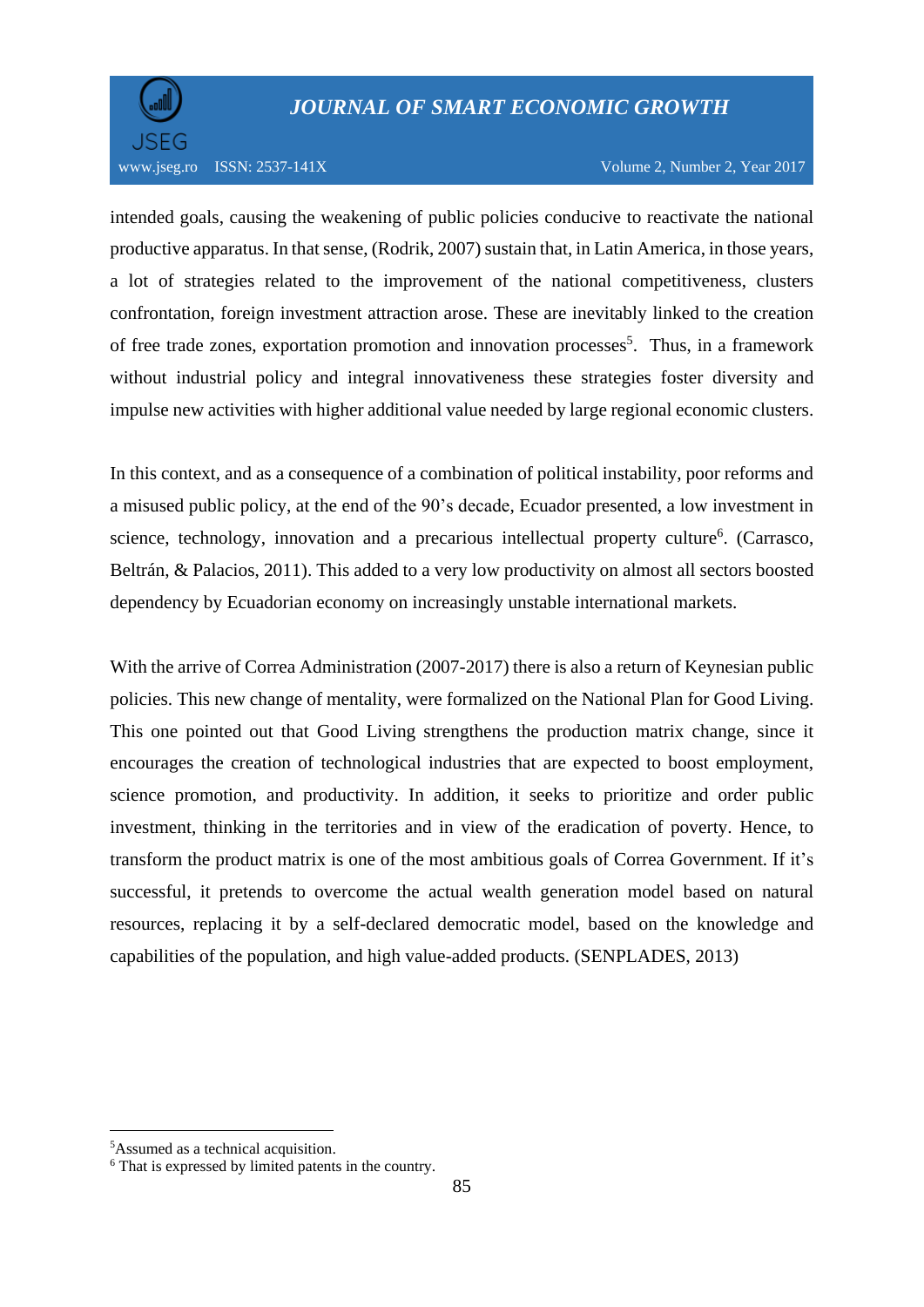

## **2. LITERATURE REVIEW**

Analysis of productive structure is a recurrent topic largely used in the economic policies and development strategy proposals in Latin America, both at a national and regional level. This tool is used by the IO model, with the goal of analysing the production variations and to forecast variables of interest. Also, it could be improved and extended using mathematical modelling which allows updating and projecting better technical coefficients. In that sense (Pino  $\&$ Llanes, 1996) using advance mathematical tools determine that around 65% of the production in Chile is clustered in key activities which act as growth drivers, being the most important, paper and metal products fabrication, elaboration of preservatives, bakery and clothes manufacturing. The authors' conclusions lie in the need of focalisation in reactivating actions on those sectors.

Now, from the production chain, coefficient sensibility and productive specialization perspectives, it is possible to widen the analysis. In that sense (Sosa-Amigo, 2015) determined that oil, fossil fuels and lubricants branches present the largest elasticity coefficient in Chilean economy scope. On other side, to (Moraga et. Al, 1996), in the vast majority of the regions of Chile, relevant sectors with a higher gross production have also presented strong backward or forward value chains, meanwhile on industries with weaker value chains, low levels of middle consumption and an intensive use of labour are the rule. Furthermore, (Cárdenas, 2004) highlight the importance of group and cluster reinforcing "from the bone", that is, from the very internal structure of production in order to formulate successful development strategies*.* 

Cárdenas indicates that as long as these groups maintain a healthy and strong interrelation, there will be a true development of the economy; so, it becomes a requirement for the success of national policies. Similar research on this subject along Latin America confirm these findings, for instance, (Chraki, 2016) using the focus detailed above, identifies key industries in the Mexican Economy. In this case, middle and capital goods. More specifically, for the Ecuadorian case., it's worth to mention to (Gachet, 2005) whom, following above mentioned authors, raises the multiplier effect of the transporting, construction, oil refining and meat industries, identifying as key industries oil refining, textiles, wood and meat.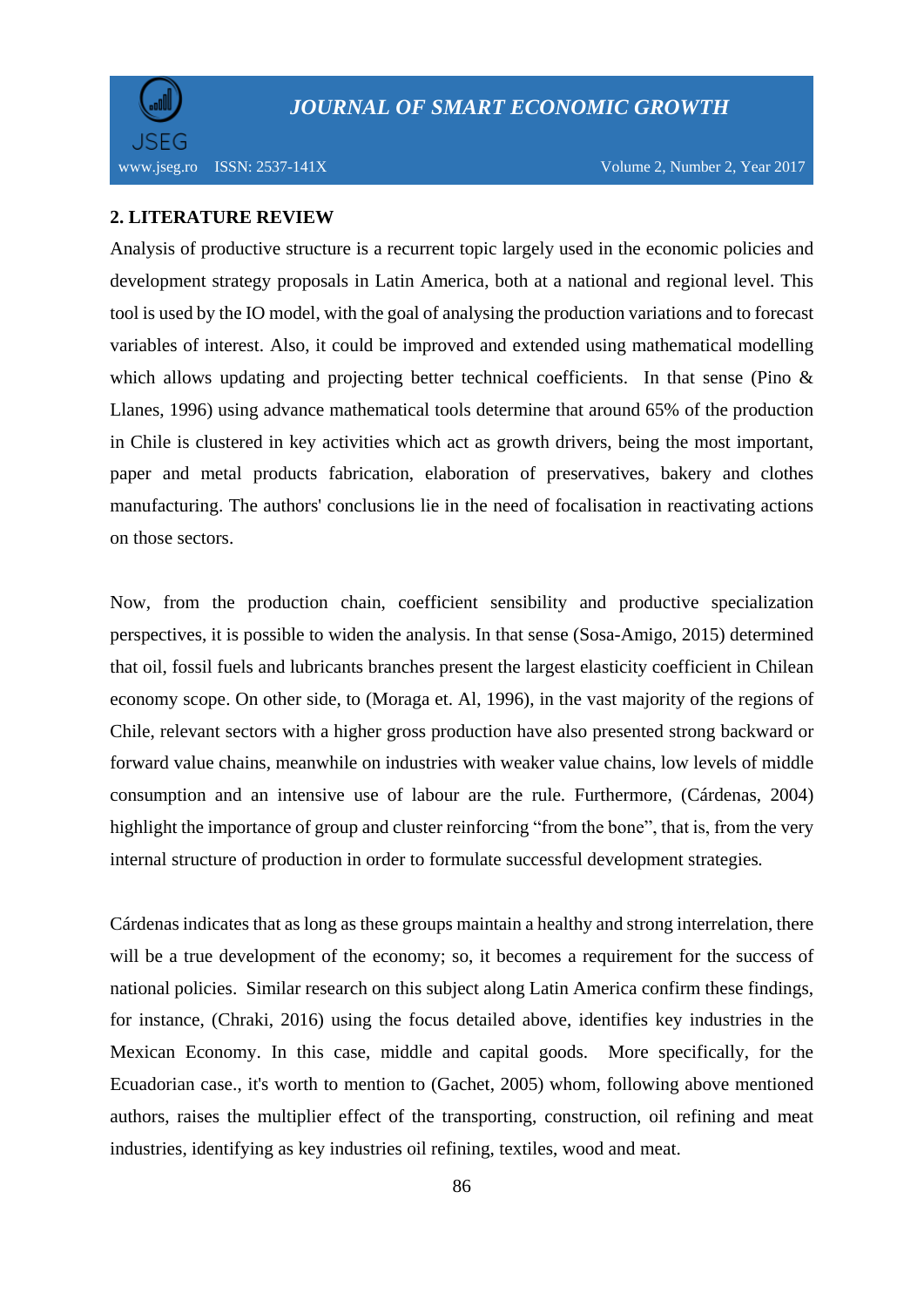

www.jseg.ro ISSN: 2537-141X Volume 2, Number 2, Year 2017

Finally, and to complement, (United Nations, 2015) explains the Productive transformation policies necessarily should be focused on the cluster and value chain development as well as agglomerations, foreign investment, entrepreneurial background and capability development. In that sense, Productive Transformation policies imply an open dialogue between public and private sectors, to guarantee equity in urban planning subjects, cities design, governance and financing. Therefore, both Ecuador and Peru have established Economic development plans to guide their economy's transformation.

### **3. DATA AND METHODOLOGY**

Departing from the Ecuador's IO matrix to 2013, sectorial multipliers are calculated in order to allow the analysis of impact levels in the sector of an economy that have variable production outputs. It is expected that these multipliers show the variation, by amount or percentage, on every component of the final demand, and how it affects the total output of the Economy. Then, it is possible to verify if the increase of the final production is higher than the amount or percentage of the increase of the final demand component.

The multiplier is based on the Leontief inverse that assumes:

$$
x = (I - A)^{-1}y\tag{1}
$$

where:

- : Sectorial Production
- : Identity matrix
- : Technical Coefficients Matrix (or inputs)
- : Final Demand

However, according to (Ghost, 2005), Leontief's proposal is only be valid for a short frame of time with an absolute lack of productive capacity. In that case, it leads to assume that if there is any change in the final demand, would not affect the different price relationships and supply should be unlimited, since it would be perfectly elastic. From this idea, Ghosh develop a new construct, called Distribution Matrix, which is obtained in horizontal form. Each element is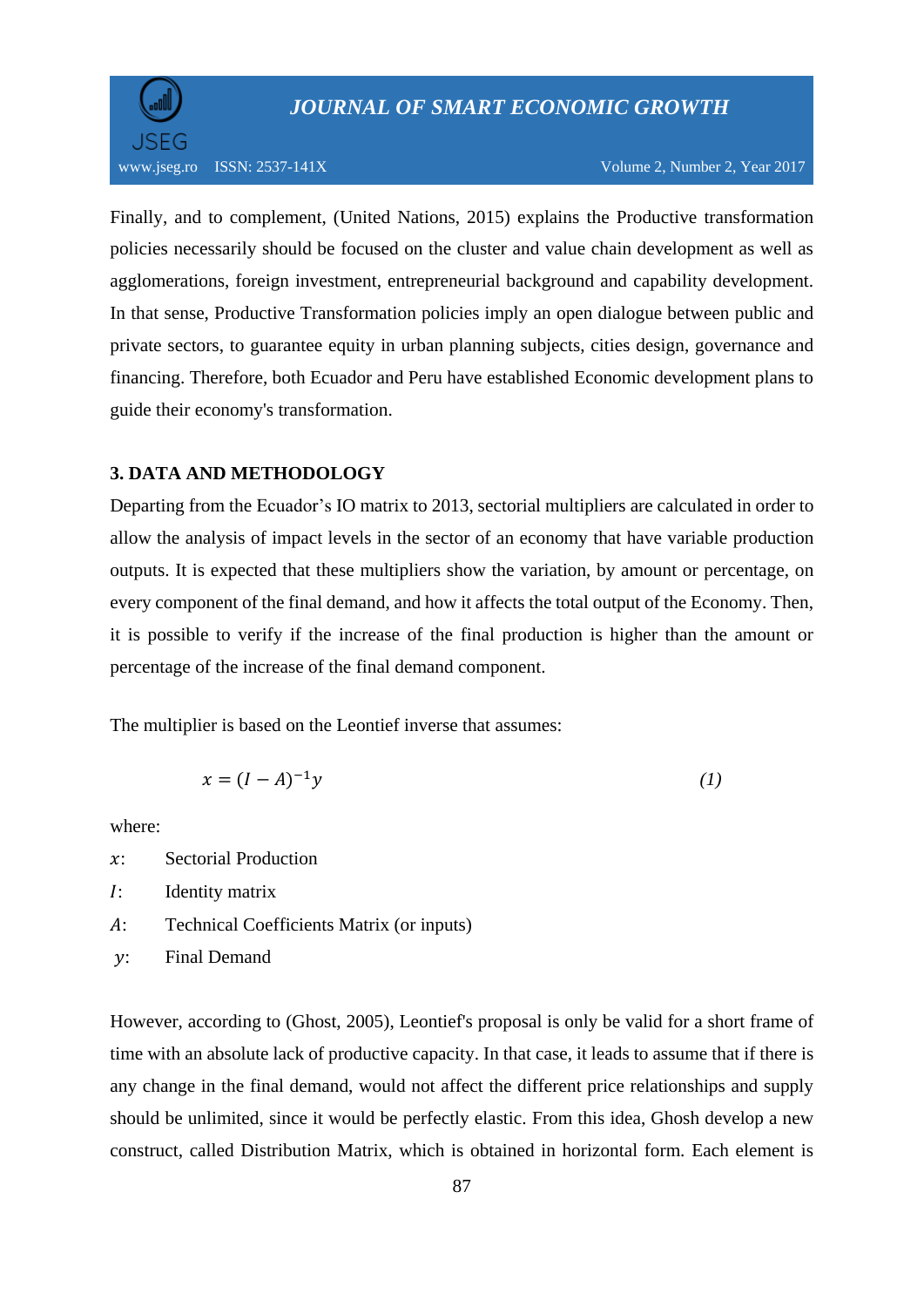**.** 

designated generically as bij and is calculated as  $bij = xij / xi$ , where x is the output of the ith branch. Therefore, each distribution matrix coefficient will show the proportion, in monetary terms, used by the branch of the ith row, which is allocated to each of the other branches or to the final demand. With this new way of posing the problem, primary inputs (labour or capital employed in the production of this jth branch) are the new exogenous variables instead of final demand, as in the case of the Technical Coefficients Matrix.<sup>7</sup>

In that sense, Ghosh Matrix is similar to Leontief's, since both are obtained from the Matrix Input Product. The difference with matrix A is that each row of the matrix is now divided by the gross output of each sector associated with that row. B is used to denote the matrix of direct input coefficients resulting from this operation. Hence, Ghosh Matrix is elaborated as:  $G = (I - B)^{-1}$ . The element  $g_{ij}$  is interpreted as a proxy value of the "total production value" of the sector *j*, per input unit of the principal sector *i*". (Miller & Blair, 2009).

At the end, matrix of multipliers follows from:  $L = (I - A)^{-1}$ . Those can be categorized as type I and type II. A type I multiplier assumes that the row of wages and the household consumption column are exogenous to the model<sup>8</sup>. In this case, only direct and indirect effects derived from any change in the components of the final demand (household consumption, government expenditure, investment and exports) of any sector are considered (Miller & Blair, 2009). It should be noted that when calculate Leontief inverse, it includes the multiplier with the matrix of technical coefficients. Therefore, these coefficients indicate how an exogenous change in the demand of some sector of the economy impels a multiplier effect on the demand of other sectors. Thus, IO analysis focuses on measuring the extend of these effects and how they vary across industries or sectors. Consequently, multipliers assess the impact of a change in the final demand in some sector of the economy in terms of the total product, income and number of jobs created.

<sup>&</sup>lt;sup>7</sup> In this way, the demand and supply models allow knowing how their changes affect the different production functions, due to is possible to work with two exogenous variables, giving the results of the tables. High flexibility. <sup>8</sup> When using a type I multiplier it is said that the Open model is used in which the "households" sector of the matrix is excluded. On the contrary, type II multipliers are called a Closed Model (Miller & Blair, 2009)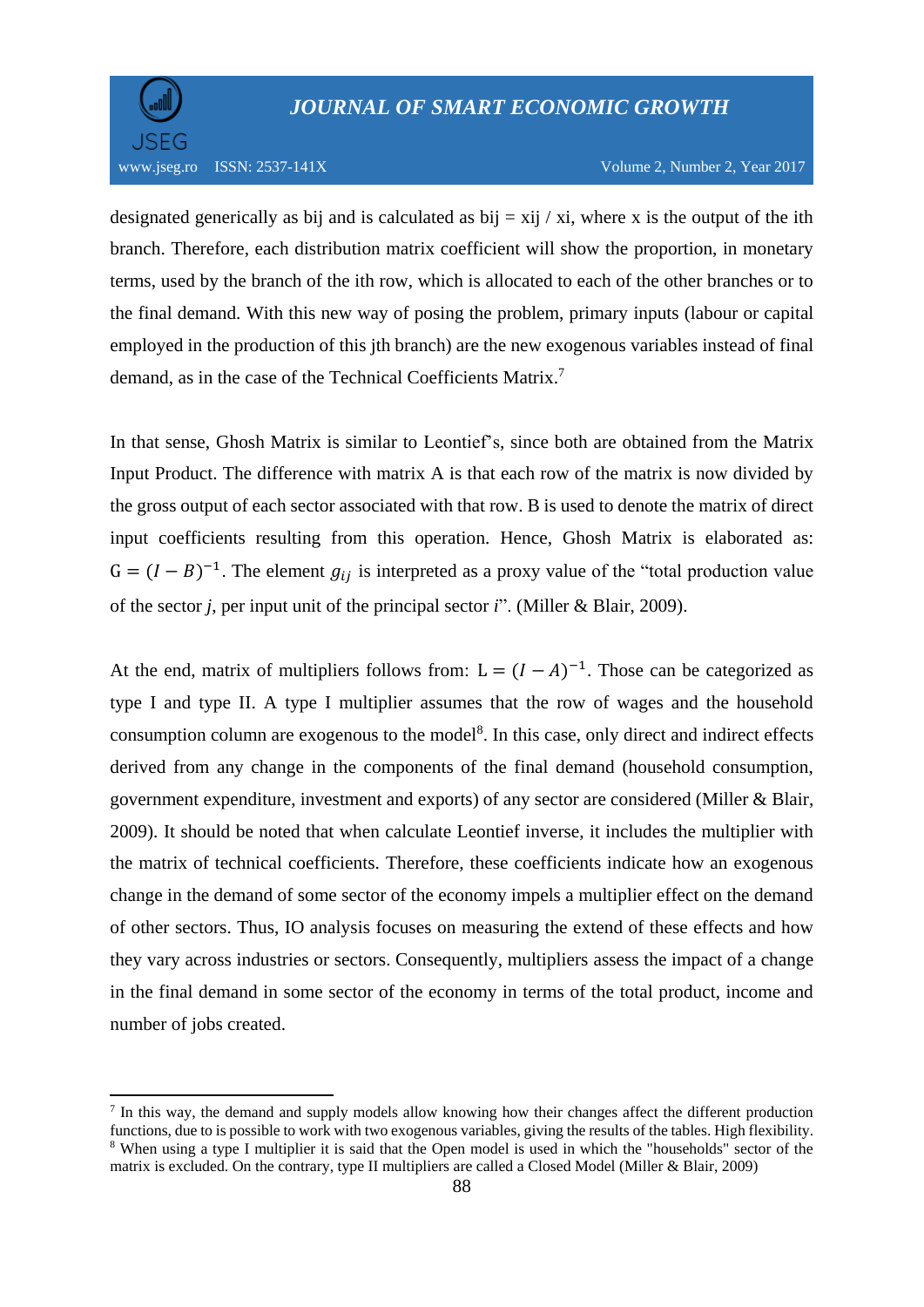

**.** 

## *JOURNAL OF SMART ECONOMIC GROWTH*

#### www.jseg.ro ISSN: 2537-141X Volume 2, Number 2, Year 2017

Now, Total Requirements (direct and indirect) Matrix is the inverse of the matrix of A and is used to compute the impact of changes in any sector on the economy as a whole.<sup>9</sup> From this inverse matrix can be captured the chained effects that are caused by productive interaction between sectors. <sup>10</sup> (Arón Fuentes & Ruiz Durán, 2010). So, an element of the inverse of Leontief "represents the quantity of production that should be made by sector i to satisfy, Ceteris Paribus, a unit of net final demand for imports of the ith sector" (Schuschny, 2005). Thus, multipliers capture direct and indirect effects of increased demand. For instance, when an investment in the oil sector is made for one million dollars, the "direct effect" is that demand in the oil sector increases by one million dollars, but, in turn the oil sector has to buy different Inputs from others such as manufacturing, financial services, transportation and communications, and so on. Amounts spent on these other sectors to meet increased demand of one million, is called "indirect effect". Therefore, multipliers account the direct effect plus the indirect effect of an additional dollar increase in the final demand of a sector.

At this point, it is necessary to also recall some fundamentals: in addition to measuring the impact of a dollar spent in some sector of the economy, it is important to know how it is distributed across different sectors. In other words, if the sector j increases its output, this means that also increase the requirements (demands) from j to sectors whose products are used as inputs in the production of j.

Now, backward linkage measures the ability of a sector to encourage, or drag development processes on other sectors due it uses their inputs. On the other hand, an increase of production in sector j also means that additional quantities of product j are available to be used as inputs in other sectors for their own production, that is to say, they will increase sales of sector j for the those that use the output of j for its own production. This is known as forward linkage (push effect) and measures the ability of a sector to supply their product to others because they use inputs from it. (Miller & Blair, 2009).

 $9$  Actually, the Leontief inverse is represented as the Inverted reciprocal of A. Meaning  $(I-A)^{-1}$ .

<sup>&</sup>lt;sup>10</sup> The linkage effects are known as multiplier and are the total of increasing production rounds generated from the increase of a final demand unit. For instance, even the other increments (indirect effect) derived from the first round (direct effect).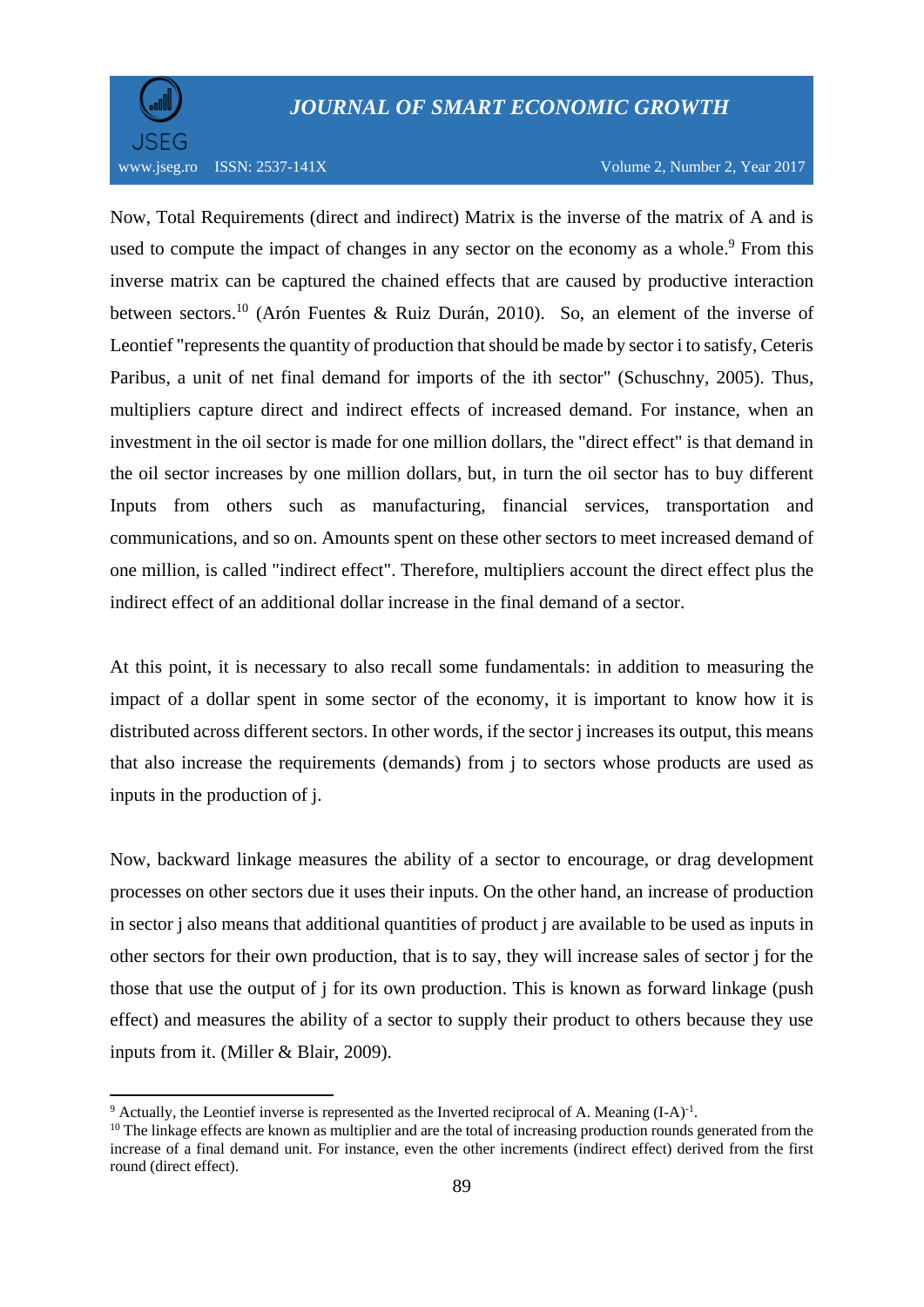

1

So, by comparing the size of the backward and forward chains between sectors, we achieve a mechanism to identify "key" or "leading" sectors of the economy. The criteria are as follows; those sectors that are more interconnected are identified as the most important. Furthermore, sectors with quantitatively significant linkages generate significant externalities, so state intervention could be justified to give incentives to these sectors, since, by orienting the investment pattern to them, it could promote national growth.

In analytical terms, Backward linkages are obtained by dividing the product multipliers of sector j for the average product multiplier across all sectors of the economy.  $11$ :

$$
b(t) = \frac{n i t}{i r L i} \tag{2}
$$

If the ratio is greater than 1 it implies that the stimulus is higher than average, and therefore, we found a sector with dispersion power that drags to others, since it consumes inputs from them (Schuschny, 2005)*<sup>12</sup> .* Meanwhile, forward linkages are obtained by dividing the input multiplier of sector i for the average input multiplier between sectors of the economy<sup>13</sup>:

$$
f(t) = \frac{n i \ell}{i \ell i} \tag{3}
$$

Putting all together, and depending of the value of ratio, sectors will be distributed in 4 types:

<sup>&</sup>lt;sup>11</sup> These values are normalized. *n* is the number of sectors, , *i* is a unit vector and *L* is the Leontief matrix that contains the product multipliers.

<sup>&</sup>lt;sup>12</sup> Schuschny (2005), Chanery-Watanabe (1958), Rasmussen 1963 y Hirschman (1961) use the called sectorial chains as a method to analyze the effects of the changes in the final demand.

<sup>&</sup>lt;sup>13</sup> The inputs multipliers are obtained through the Ghosh matrix that is derived from the IO matrix (Z). The difference with A matrix is that, each Z row is divided by the gross production of each sector associated to it. Therefore, the Ghosh matrix is created as:  $G = (I - B)^{-1}$ . The element  $g_{ij}$  is interpreted as a measure of the total value of the production of the sector *j* per principal input unit of the sector *i* (Miller & Blair, 2009).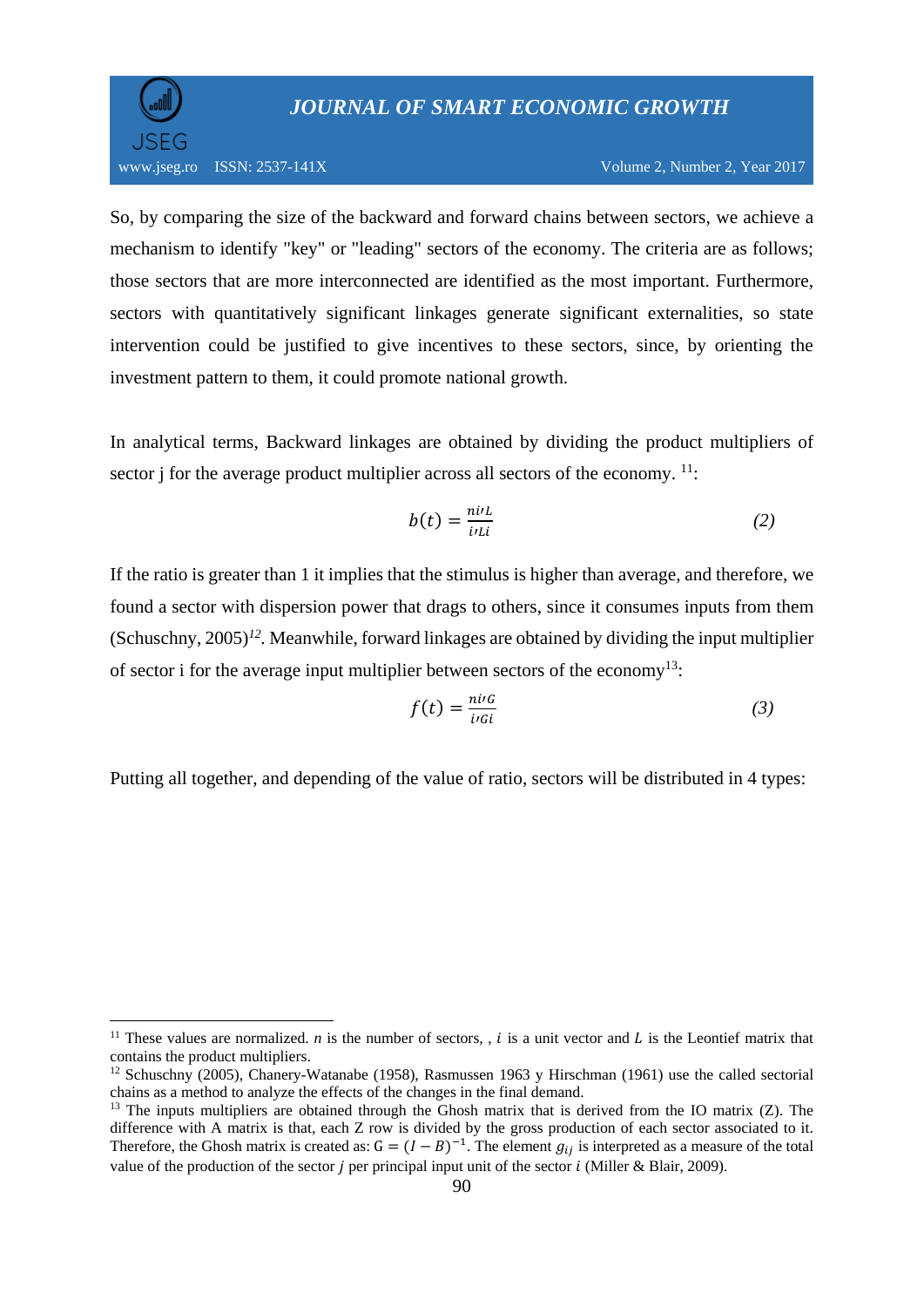

### **Table No. 1.**

### **Sectorial typology according to productive chaining.**

|                        |            | Forward chains |          |  |  |
|------------------------|------------|----------------|----------|--|--|
|                        |            | Low $(\leq 1)$ | High(>1) |  |  |
|                        | Low $(<1)$ | Island         | Base     |  |  |
| <b>Backward chains</b> | High(>1)   | Motor          | Key      |  |  |

 **Source:** Ecuador Central Bank. Methodology for to calculate the Input-Output Matrix.

Table No. 1 summarizes sectorial typology according to the kind of productive chaining. When forward and backward linkages are lower than 1, we can say that we found an Island Sector. They are not strongly connected to others with a low, middle consumption and demanding primary or imported inputs. Their production is oriented to satisfy the final demand. When backward linkage is higher than 1, but forward linkage is lower than 1, we can say that we found a Motor Sector. They are the ones with a little inputs demand. Its production is mainly used to supply intermediate goods to other sectors and, to a lesser extent, to final goods market.

If the backward chains are less than 1 but the forward chains are higher than the average generated by the economy to the sector we have found a Base Sector. It is so named because it depends on intersectoral demand. These economic sectors have a high intermediate uptake and their supply is mainly for final consumption. This kind of sector has big chances of drag and induction economic growth.

Finally, we have found a Key Sector if the backward and forward linkages are greater than 1 implying that they are strong demanders and suppliers of intermediate inputs, but that it also has forward chains. This suggests that their connections are important enough to generate growth in several sectors regardless of whether they are demanders or suppliers of their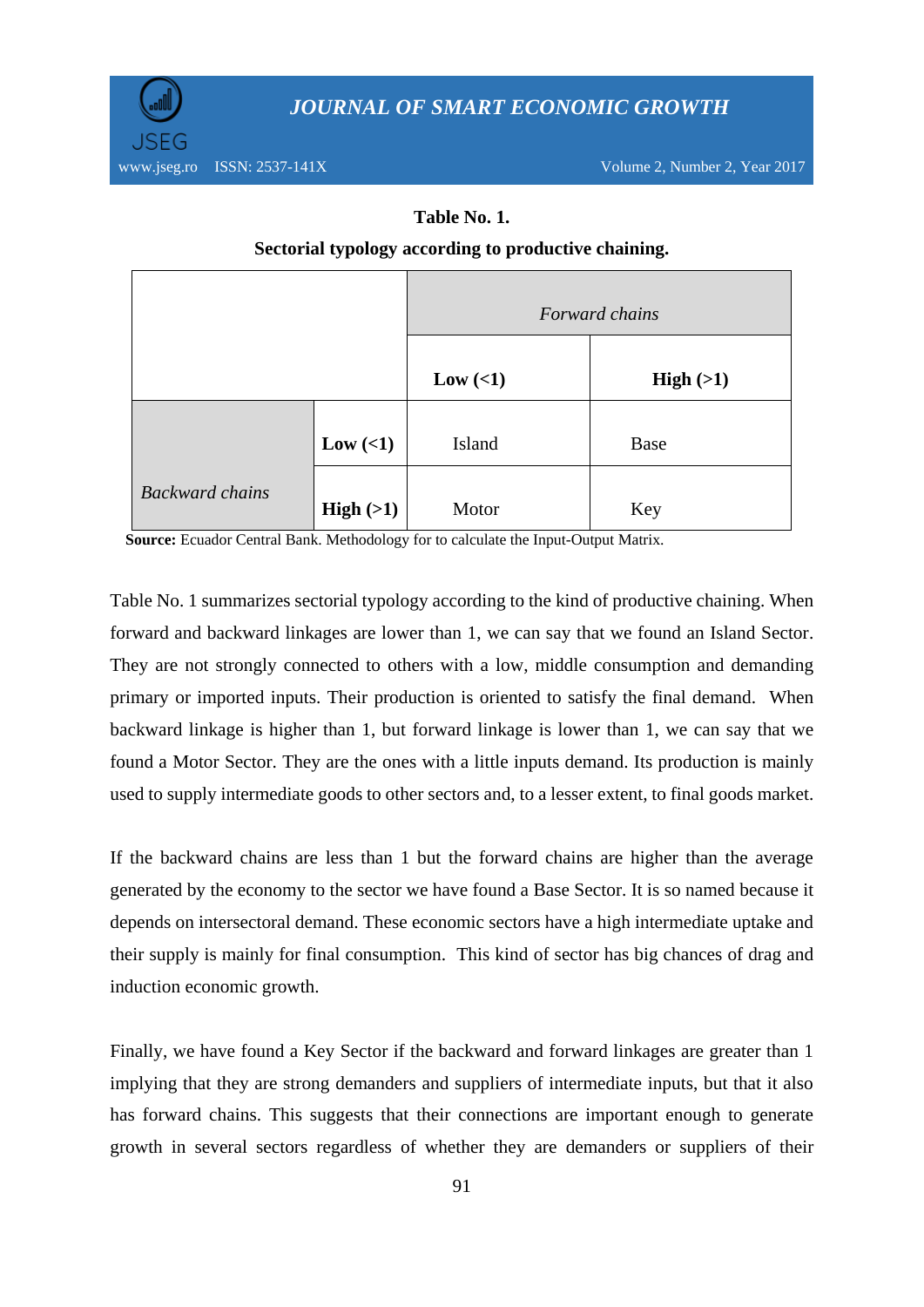

products. In short, we are talking about sectors of mandatory passage of sectoral flows on the economy.

We cannot complete this methodological note without warning that when different methodological alternatives such as those presented above are used, it is necessary to pay attention to factors such as accuracy in calculation, efficiency of each method, the expertise on the technique and, of course, the availability of data.

## **4. RESULTS AND DISCUSSION**

Results of the Shift on Production Matrix can be synthesized using two criteria: i) On one side, compliance levels of the goals presented in the National Plan for Good Living.; and ii) Changes in the production structure evidenced by the technical coefficients on the IO matrices.

## **4.1 Level of Compliance of goals of the National Plan for Good Living 2013-2017 (Third Version)**

National Plan for Good Living 2013-2017 actually has 12 objectives and 84 goals. Objective 10 is related to Shift of Production Matrix. Today, it is possible to summarize compliance of its overall goals as follows:

| Goal                                                                                                                          | <b>Compliance</b> |
|-------------------------------------------------------------------------------------------------------------------------------|-------------------|
| Goal 10.1: To increase the share of exports of products with high,<br>medium, low and natural technological intensity to 50%. | NO                |
| Goal 10.2: Reduce non-oil imports of primary and natural resource-based<br>goods by 40.5%.                                    | N <sub>O</sub>    |
| Goal 10.3: Increase the share of manufacturing industry to 14.5% of real<br>GDP.                                              | NO.               |
| Goal 10.4: Achieve the 49.4% share of skilled labour in full employment.                                                      | NO                |
| Goal 10.5: Reduce concentration of irrigated surface by 60 times.                                                             | NO                |

*Table No. 2*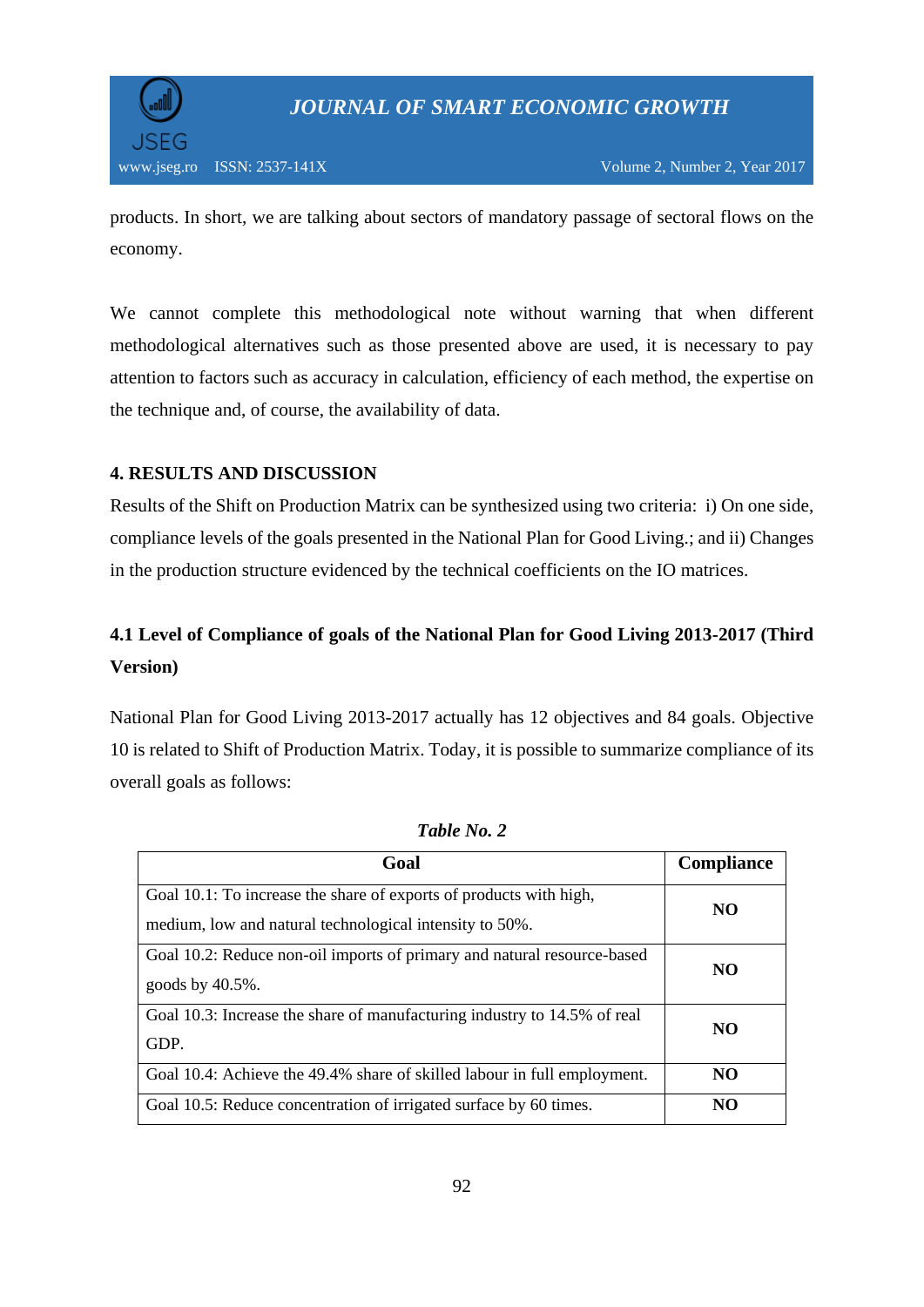

www.jseg.ro ISSN: 2537-141X Volume 2, Number 2, Year 2017

| Goal 10.8: Increase tourism revenues to 64% on total services exports.<br>Goal 10.9 Reduce the time needed to start a business to 12 days. | NO  |
|--------------------------------------------------------------------------------------------------------------------------------------------|-----|
|                                                                                                                                            |     |
|                                                                                                                                            | YES |
| of agricultural and meat foods to 5%.                                                                                                      |     |
| Goal 10.7: Reversing the trend in the share of imports in the consumption                                                                  | NO. |
| producers by 33%.                                                                                                                          |     |
| Goal 10.6: Reduce the intermediation of products of small and medium                                                                       | YES |

Although indicators are not continuously updated, it is possible to verify some trends. Although the current plan has a fixed deadline for compliance, only the 22% of the planned goals have been accomplished, but it is expected that there are some that could be achieved in the third quarter of 2017.

## **4.2 Shift on Production Matrix from the Chain Analysis Perspective.**

Results are presented on a national basis, for the period 2007-2014. They allow detection and analysis of the productive structure variations, by the identification of backward and forward productive chains, which help us to assess national productive structural variations and identify economic sectors that present higher impacts of the Shift on Production Matrix process.

#### **Economic Sectors in 2014 that shift their productive chains comparing to 2007.**

| No.          | <b>Sector</b>                  | 2007   |        | 2014   |        | <b>Change</b> | <b>Change</b> |
|--------------|--------------------------------|--------|--------|--------|--------|---------------|---------------|
|              |                                | F(t)   | B(t)   | F(t)   | B(t)   |               | state         |
| $\mathbf{1}$ | Bananas, Coffee and Cocoa      | 0,9108 | 0,9106 | 1,1150 | 0,9057 | From Island   | Good          |
|              | Cultivation.                   |        |        |        |        | to Base       |               |
| 33           | Threads, treading and textile. |        |        |        | 0,9823 | From key to   | Bad           |
|              | fabrication                    | 1,0039 | 1,0011 | 0.9611 |        | island        |               |
| 34           | <b>Clothing Fabrication</b>    |        |        |        | 0,9642 | From motor    | <b>Bad</b>    |
|              |                                | 0,6309 | 1,0806 | 0,6609 |        | to island     |               |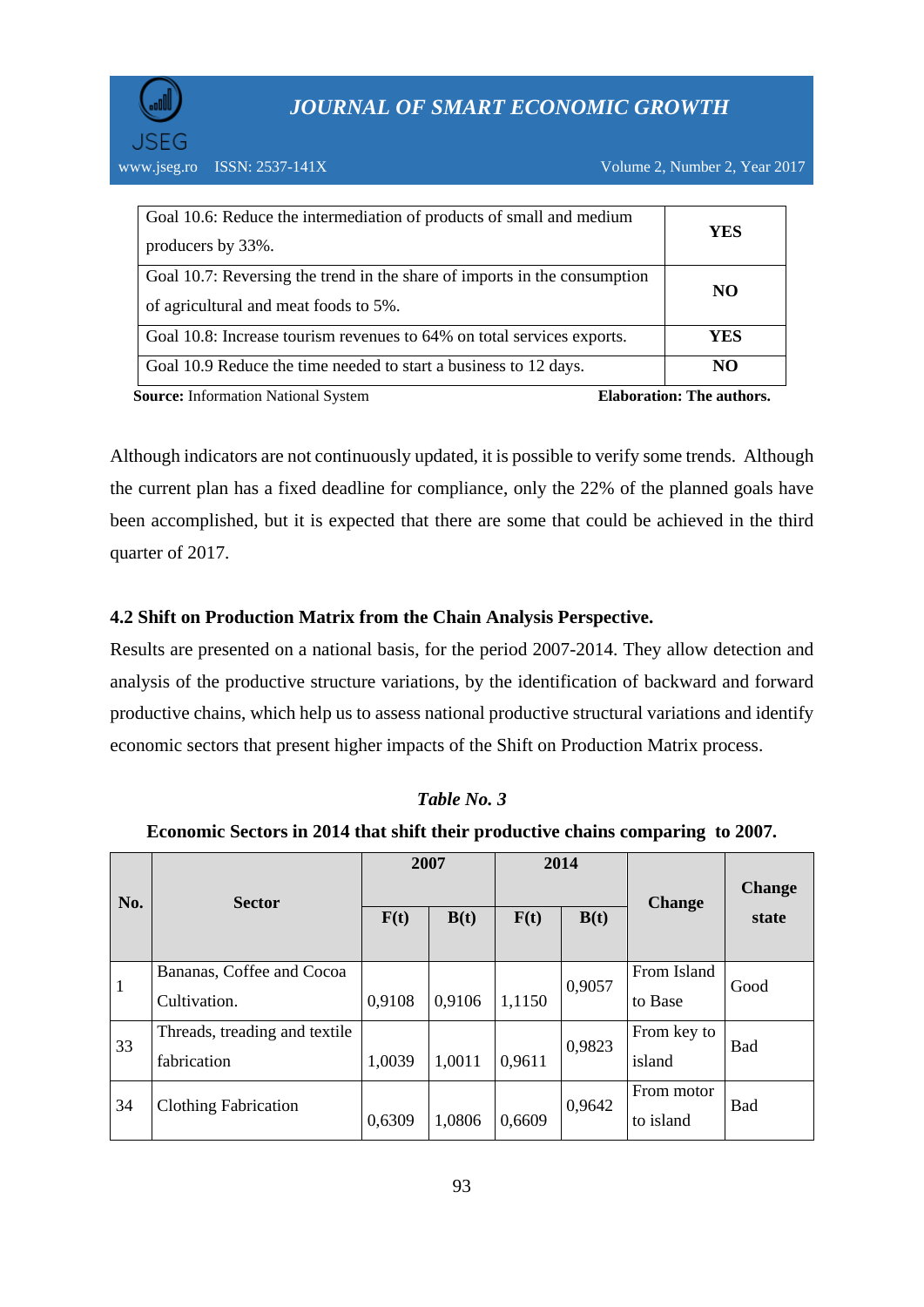

www.jseg.ro ISSN:  $2537-141X$  Volume 2, Number 2, Year 2017

| 45 | Common metals fabrication                        | 1,0020 | 1,0300 | 1,0184 | 0,9174 | From key to<br>base     | <b>Bad</b>       |
|----|--------------------------------------------------|--------|--------|--------|--------|-------------------------|------------------|
| 47 | Machinery and equipment<br>Fabrication           | 0,9441 | 1,0505 | 1,0166 | 1,0676 | From motor<br>to key    | Good             |
| 50 | Manufacturing industry                           | 1,0012 | 1,0236 | 1,1707 | 0,9189 | From key to<br>base     | <b>Bad</b>       |
| 56 | Accommodation                                    | 0,6639 | 0,9905 | 0,6846 | 1,0114 | From island<br>to motor | Good             |
| 60 | Communication and<br>Information                 | 1,0337 | 0,9090 | 0,9729 | 1,0170 | From base<br>to motor   | Indifferenc<br>e |
| 68 | Entertainment, Recreation<br>and other services. | 0,8318 | 0,9933 | 0,8435 | 1,0050 | From island<br>to motor | Good             |

**Source:** Central Bank of the Ecuador **Elaboration: Elaboration:** The authors.

1

Data come are from the technical coefficients obtained of the IO matrices of 2007 and 2014<sup>14</sup> about 69 economic sectors.

Table No.2 summarizes the Shift on Production Matrix results from of the IO perspective. From the 69 pooled industries, just in 9 is possible to observe some production pattern change: meaning that between 2007 and 2014, only 13% of the total industries presents a verifiable shift. Remaining industries keep up structural stability by showing no accountable changes on specialization since 2007. <sup>15</sup> By instance, inside agricultural sector, only "Bananas, Coffee and Cocoa Cultivation" stratum show any change in its productive structure. This behaviour lies in the fact that only in 7 years, this one move onwards from Island to Base category. This implies, in a sense, a positive change in the national economy, since it went from the absence of innovation on production to show great possibilities of drag and induction economic growth.

 $14$  The IO matrixes used to the construction of table No. 2 were elaborated by the Economists Mercy Orellana and Dalia Argudo, researchers of the Regional Economy Research Group of the University of Cuenca, based on the Ecuadorian Central Bank information.

<sup>&</sup>lt;sup>15</sup> To December. 2014, 14 sectors were classified as a base, 25 as an island, 5 as key and 25 as motor.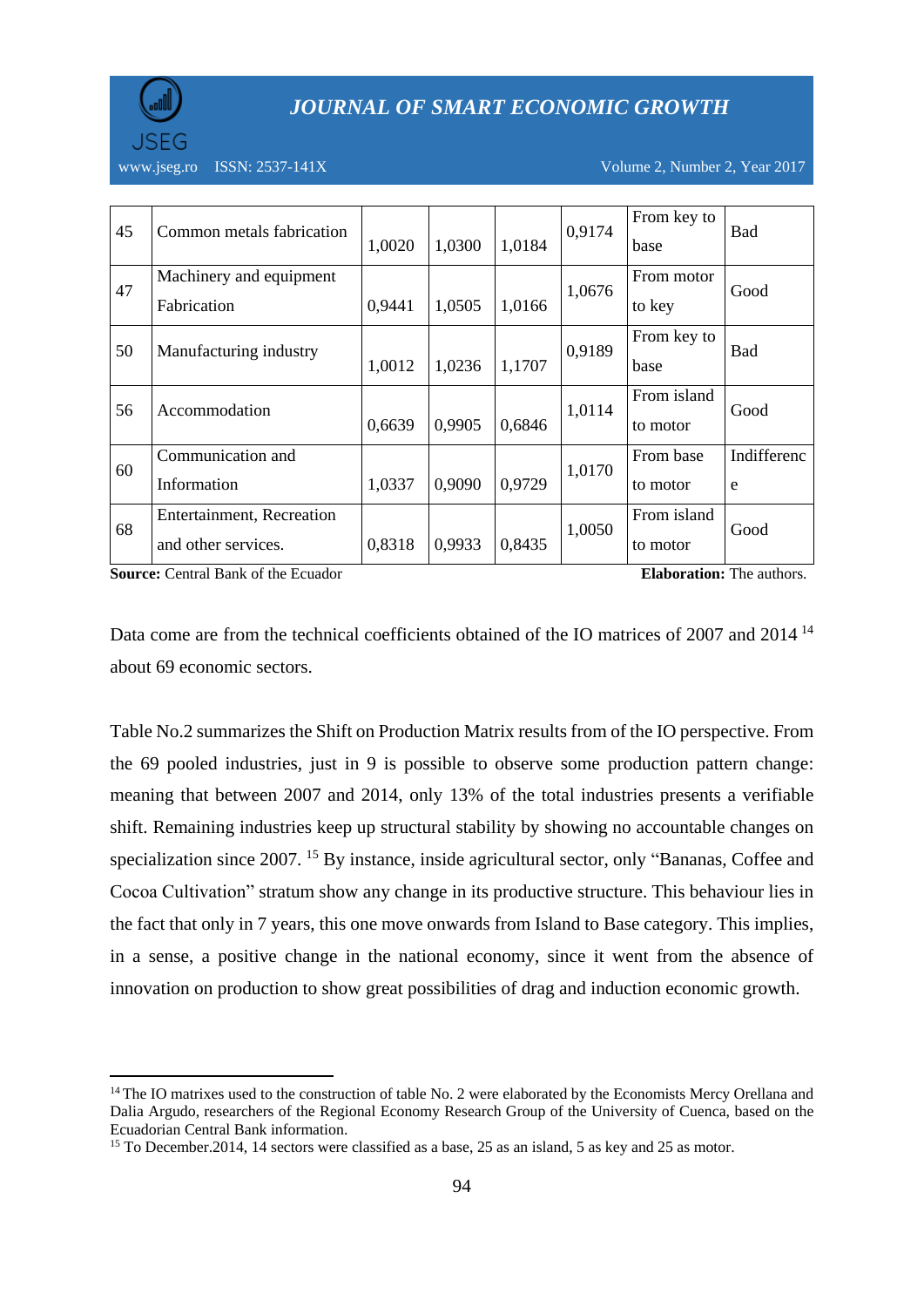

#### www.jseg.ro ISSN: 2537-141X Volume 2, Number 2, Year 2017

On the other side, in the industrial sector, there are five strata that show changes. For instance, "Threads and textile manufactures" display a regression in the productive structure because it went from a key sector (with strongly demanders and suppliers of middle inputs) to an island sector (lowly linked to other sectors). In the same way, "Clothing Confection and Manufacturing" also presents a regression going from a motor (production mainly used to stock up other industries) to an island sector. The bottom line is that both sectors reduced sectoral interrelationships to the point of completely eliminating the productive chains.

On the other hand, the common metal fabrication and the manufacturing industries have a detrimental change: they moved from key sectors (strongly demander and supplier of average inputs), to a base sector. That means that before they generated chains back and forth, and now only forward chains. Only the machinery and equipment manufacturing sector has the opposite behaviour. It changes into a key sector departing from motor. The intuition behind this is that this stratum before was generating backwards productive chains only, and now it does back and forth.

Finally; in the services sector, "Accommodation and Entertainment, recreation and other service activities" became a motor sector (its production is principally used to stock up the other sector inputs) from island. That means that any improvement does not generate chains as strong with other sectors as to generate productive backward links. Thus, "Information and Communication" shows a regressive change in its productive structure since it became a base sector being previously a motor sector. The bottom line is that it previously generated forward chains, and now it does only backwards; Therefore, he reversed its production structure and chain value generation.

#### **4.4 CONCLUSIONS AND DISCUSSION**

The Correa Administration (2007-2017) has bet for a Shift of Production Matrix as one of the axes that articulates the implementation of productive development policies. This process attempts to overcome the primary export model by boosting and diversifying Ecuador's industrial production through strong government and profound Keynesian structural reforms.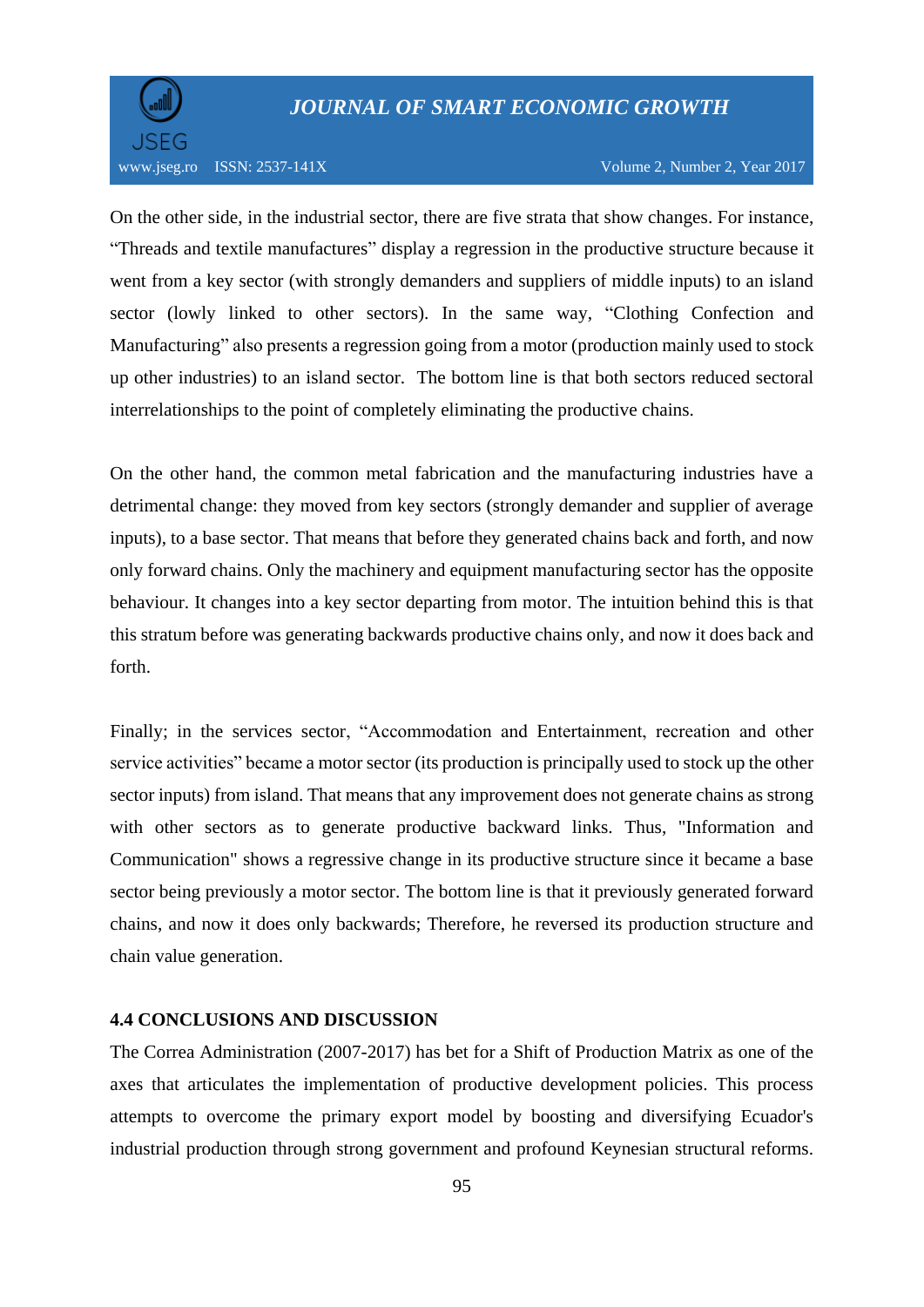

#### www.jseg.ro ISSN: 2537-141X Volume 2, Number 2, Year 2017

This plan, by its very nature, is too ambitious in some cases. Firstly, it seeks the implementation of an industrial policy that creates a rupture in the structural adjustment and trade liberalization programs that, from the point of view of the Government, have undermined the industry and left the country without concrete policies of productive development. Second, it seeks to create a legal framework to reinforce and legitimize the process of Shift in the Production Matrix. Therefore, since the enactment of the 2008 Political Constitution, the Organic Production Code and the National Plan for Good Living, the Government is allowed to implement a comprehensive Country Planning System, to seek to achieve the proposed development objectives.

Now, after ten years from its issue, evidence shows that, instead of a large public investment, major advances are related only to the large industries, hydroelectric sector and the public education, based on the general context of human capital formation. Latest show some results on agroindustry chains such as the cocoa and in the metal-mechanic industries. This implies that, if this plan is to be successful, more policies are still needed to boost basic industries. Evidence suggests that although the stability of some industries has increased, the support system for them is inefficient since most of industries have not changed their production patterns.

Now, based on data from the IO matrix, it is observed that in only 9 of the 69 industries there is a change of production patterns. Which means that between 2007 and 2014, only a small fraction of total industries has positively changed. Consequently, there is still a large disconnection in the productive system, which suggests a very limited effectiveness of the government's plan to transform production. We can conclude this based on that: (i) the total chain is weak or non-existent in some cases, without direct and indirect chains between industries; (Ii) the process of linkage between local business suppliers is still very slow and (iii) the increase in the stock of raw materials for national and regional industries has improved but is still small in quantity.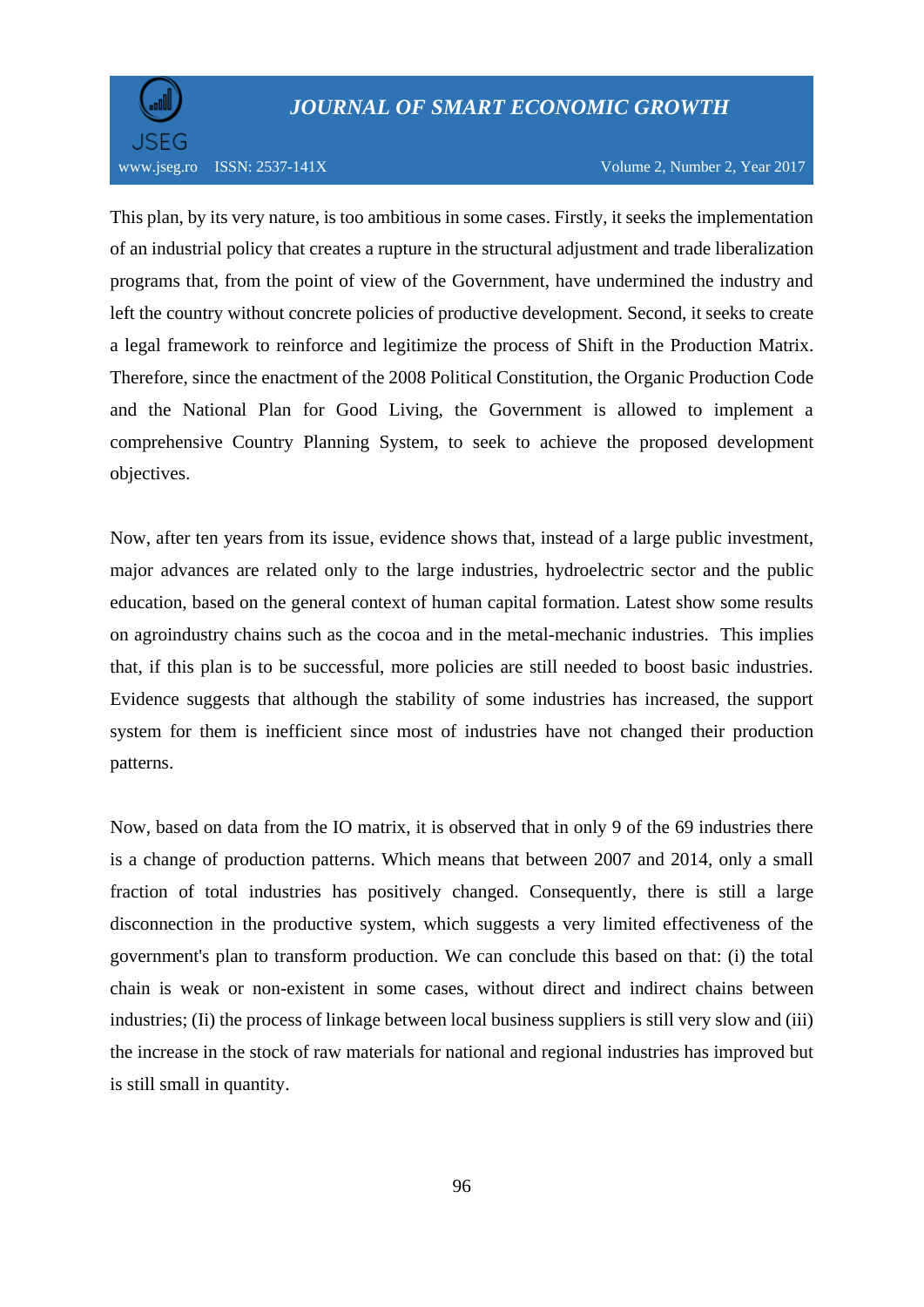

Do these results imply that successful productive reconversion is not possible? Not necessarily, so far, the changes applied for this purpose, are of medium and long application, for example, in the case of the creation of an Innovation Ecosystem, the development of service chains and the underpinning of sectors Which require human capital. It is therefore expected that the results in these sectors can be appreciated in the long term. Then, it must be concluded that, despite the limited results, the Correa Administration has structured, at least, a planning framework that focuses on overcoming the primary export model. It is advisable to conduct periodic evaluations to quantify progress in future governments.

## **REFERENCES**

- 1. Aroche Reyes, F y Márquez Mendoza, M (2013). The Demand Driven and the Supply-Sided Input-Output Models. Notes for the debate. Recovered from: [https://mpra.ub.uni-muenchen.de/61132/1/MPRA\\_paper\\_61132.pdf](https://mpra.ub.uni-muenchen.de/61132/1/MPRA_paper_61132.pdf)
- 2. Banguero, H. et al., (2006). "Estimación de la Matriz Insumo Producto simétrica para el valle del Cauca, año 1994", Universidad Autónoma de Occidente, Economic and Development Research Group GIED,

Recovered from:

*[http://www.unizar.es/jornadasiozaragoza/archivos/pdf/Ponencia\\_Banguero\\_Harold.p](http://www.unizar.es/jornadasiozaragoza/archivos/pdf/Ponencia_Banguero_Harold.pdf) [df](http://www.unizar.es/jornadasiozaragoza/archivos/pdf/Ponencia_Banguero_Harold.pdf)*

3. Boundi Chraki, F. (2016). "Análisis input-output de encadenamientos productivos y sectores clave en la economía mexicana". Finances and Economic Policy Journal", 8(1). 55-81.

Recovered from:

[http://editorial.ucatolica.edu.co/ojsucatolica/revistas\\_ucatolica/index.php/RFYPE/artic](http://editorial.ucatolica.edu.co/ojsucatolica/revistas_ucatolica/index.php/RFYPE/article/view/928) [le/view/928](http://editorial.ucatolica.edu.co/ojsucatolica/revistas_ucatolica/index.php/RFYPE/article/view/928)

4. Cárdenas, B. (2004). "Análisis Estructural de la Economía Nacional a partir de la Teoría de las Redes Sociales", First Alumni Congress of COLEF Recovered from:

[http://revista-redes.rediris.es/pdf-vol4/vol4\\_5.pdf](http://revista-redes.rediris.es/pdf-vol4/vol4_5.pdf)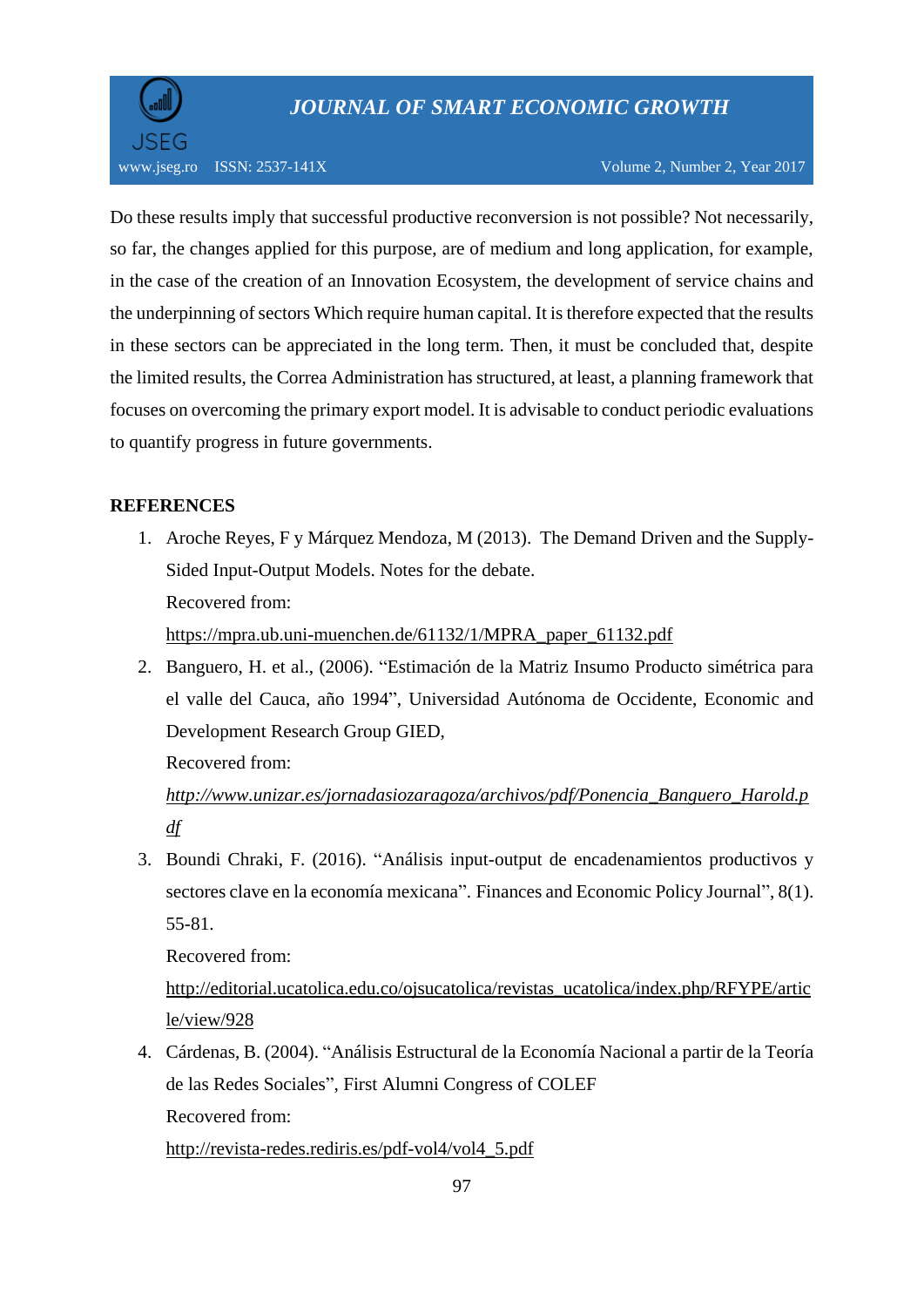- 5. Carrasco V, A; Beltrán, P; y Palacios, J. (2011). La economía ecuatoriana: 1950-2008. "Informe cero. Estado del país, Ecuador 1950-2010". FLACSO, ESPOL, PUCE, Universidad OF Cuenca, Social contract for the Education and ODNA, Latinamerican Faculty of Social Sciences (FLACSO). Quito, Ecuador.
- 6. CEPAL (2007). "Progreso técnico y cambio estructural en América Latina. Documentos de Proyectos, N° 136". Santiago de Chile. Recovered from: [http://www.cepal.org/iyd/noticias/paginas/4/31434/progresot%C3%A9cnicocambioest](http://www.cepal.org/iyd/noticias/paginas/4/31434/progresot%C3%A9cnicocambioestructural.pdf) [ructural.pdf](http://www.cepal.org/iyd/noticias/paginas/4/31434/progresot%C3%A9cnicocambioestructural.pdf)
- 7. CEPAL (2009). "Economía y Territorios en América Latina y el Caribe: Desigualdades y Políticas". United Nations. Santiago de Chile. Recovered from:
- 8. [http://www.cepal.org/ilpes/noticias/paginas/6/29076/ILPES-](http://www.cepal.org/ilpes/noticias/paginas/6/29076/ILPES-ALC%20Economia%20y%20territorio.pdf)[ALC%20Economia%20y%20territorio.pdf](http://www.cepal.org/ilpes/noticias/paginas/6/29076/ILPES-ALC%20Economia%20y%20territorio.pdf)
- 9. CEPAL (2010). "La Hora de la Igualdad: Brechas por cerrar, caminos por abrir". United Nations. Santiago de Chile. Recovered from: [http://repositorio.cepal.org/bitstream/handle/11362/13309/S2010986\\_es.pdf?sequence](http://repositorio.cepal.org/bitstream/handle/11362/13309/S2010986_es.pdf?sequence=1)  $=1$
- 10. Crespi, G; Fernández-Arias, E, y Stein, E (2014). "¿Cómo repensar el desarrollo productivo? Política e instituciones sólidas para la transformación económica". DIB.
- 11. CEPAL (2012). "Cambio estructural para la igualdad. Una visión integrada del desarrollo. Documento del Trigésimo cuarto período de sesiones de la CEPAL". Santiago de Chile Recovered from:

[http://www.cepal.org/pses34/noticias/documentosdetrabajo/4/47424/2012-SES-34-](http://www.cepal.org/pses34/noticias/documentosdetrabajo/4/47424/2012-SES-34-Cambio_estructural.pdf) [Cambio\\_estructural.pdf](http://www.cepal.org/pses34/noticias/documentosdetrabajo/4/47424/2012-SES-34-Cambio_estructural.pdf)

12. CEPAL (2015). "Estudio económico de América Latina y el Caribe, 2014". United Nations. Santiago de Chile. Recovered from: [http://repositorio.cepal.org/bitstream/handle/11362/36970/S1420392\\_es.pdf?sequence](http://repositorio.cepal.org/bitstream/handle/11362/36970/S1420392_es.pdf?sequence=1)  $=1$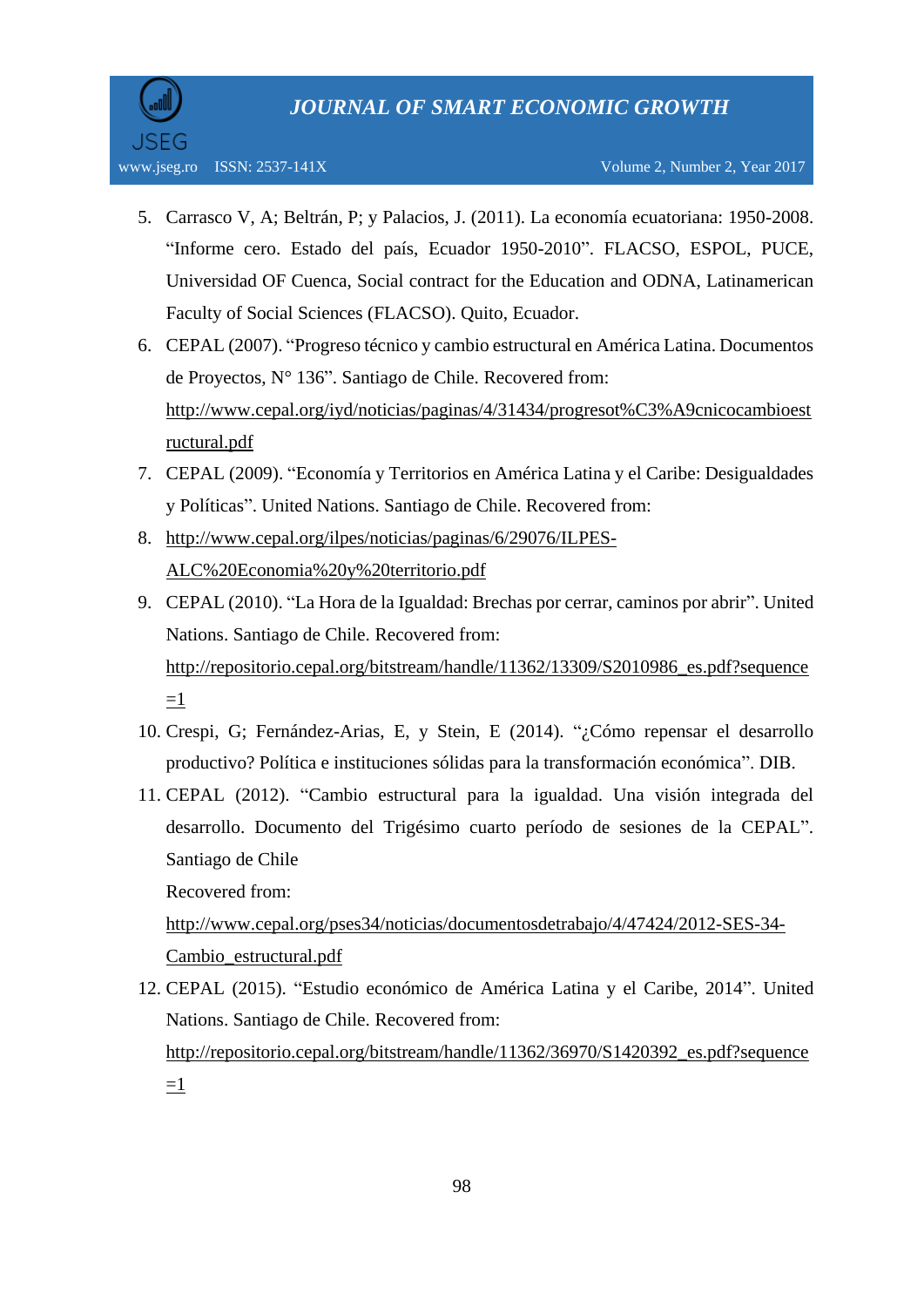13. Chaverri Morales, C. (2016). "Encadenamientos productivos en Costa Rica: una aplicación a partir de los datos de la Matriz Insumo Producto". *Society and Economy, 21*(49), 1-25.

Recovered from:

<http://www.revistas.una.ac.cr/index.php/economia/article/view/8184>

- 14. Crespi, G; Fernández-Arias, E, y Stein, E (2014). "¿Cómo repensar el desarrollo productivo? Política e instituciones sólidas para la transformación económica". DIB.
- 15. Economic and Social Policy National Council (2007). "Política Nacional para la Transformación Productiva y la Promoción de las Micro, Pequeñas y Medianas Empresas: un esfuerzo público-privado. Bogotá". Recovered from: <http://www.huila.gov.co/documentos/C/CONPES3484de2007.pdf>
- 16. Corporación Andina de Fomento CAF (2006). "Camino a la Transformación Productiva en América Latina". Office of Public Policies and Competitiveness. Caracas. Recovered from: <http://www10.iadb.org/intal/intalcdi/pe/2008/01637.pdf>
- 17. De Mesnard L. (2007). About the Ghosh Model: Clarifications. Journal of Regional Science Vol. 49, No. 2, pp. 361-372 Recovered from: [http://papers.ssrn.com/sol3/papers.cfm?abstract\\_id=1029614](http://papers.ssrn.com/sol3/papers.cfm?abstract_id=1029614)
- 18. Fernández, T y Santos, J (2015). "Rasmussen, Chenery and Watanabe, and labour-based multiplier analysis and sensitivity analysis of input coefficients for Spain in 2009". Serie of working papers. Universidad of Alcalá. Recovered from:

[http://dspace.uah.es/dspace/bitstream/handle/10017/21515/rasmussen\\_fernandez\\_IAE](http://dspace.uah.es/dspace/bitstream/handle/10017/21515/rasmussen_fernandez_IAESDT_2015_N02.pdf?sequence=1&isAllowed=y) [SDT\\_2015\\_N02.pdf?sequence=1&isAllowed=y](http://dspace.uah.es/dspace/bitstream/handle/10017/21515/rasmussen_fernandez_IAESDT_2015_N02.pdf?sequence=1&isAllowed=y)

19. Fuentes, N. (2005). "Construcción de una Matriz Regional de Insumo – Producto, en Problemas del Desarrollo, Revista Latinoamericana de Economía, Vol.36, num.140, I trimestre,

Recovered from: *<http://www.ejournal.unam.mx/pde/pde140/PDE14005.pdf>*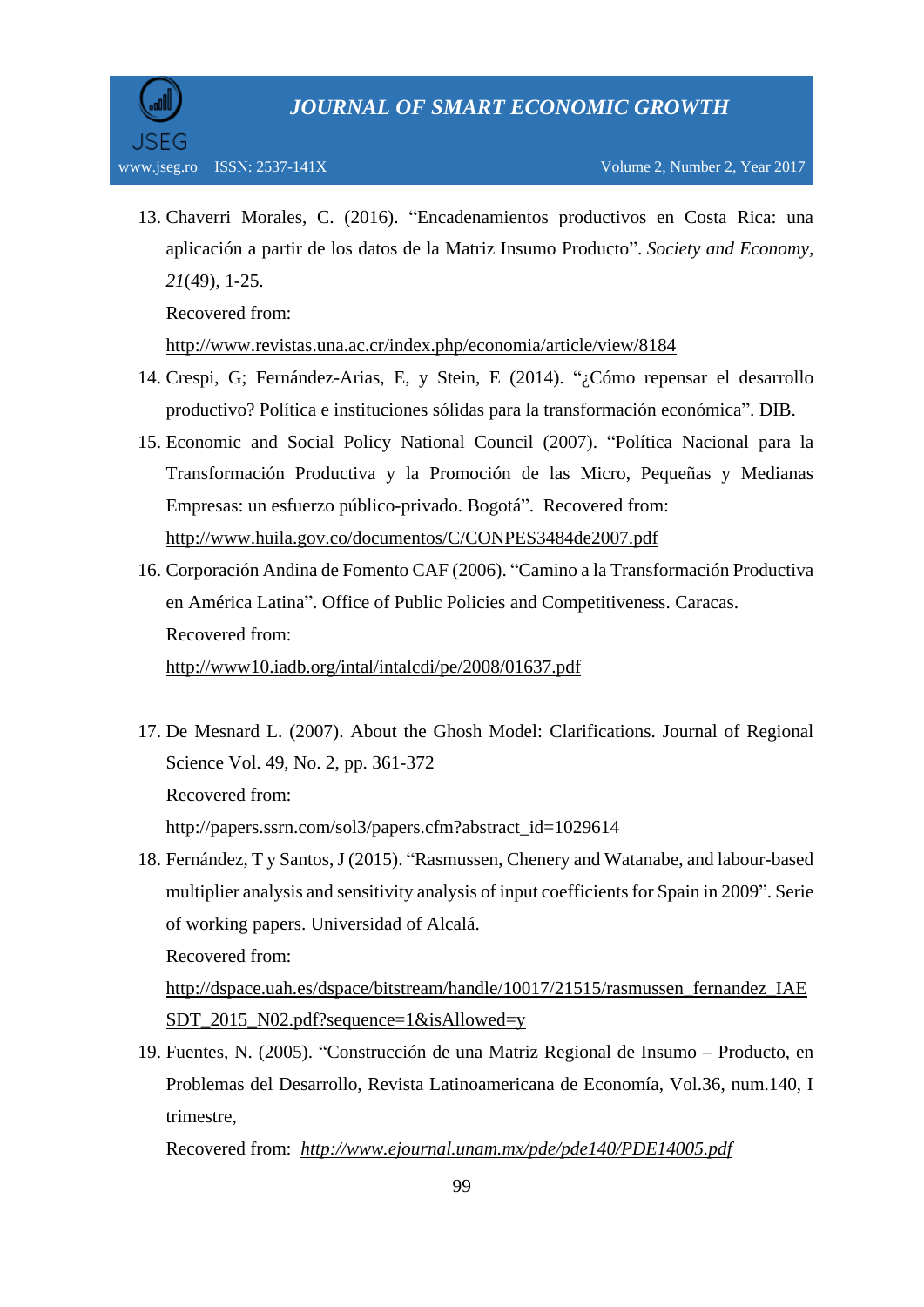20. Fuentes, N y Ruiz Durán, C (2010). "El impacto económico de la Administración Pública en el Distrito Federal en México (Metodología Matriz Insumo-Producto)". Problemas del Desarrollo. Revista Latinoamericana de Economía, Enero-Marzo, 157- 185.

Recovered from:

<http://www.revistas.unam.mx/index.php/pde/article/view/16546>

- 21. Gachet, I, (2005). "Efectos Multiplicadores y Encadenamientos Productivos: Análisis Input-Output de la Economía Ecuatoriana", Cuestiones Económicas Vol. 21, N° 3:3-3, 2005, Central Bank of Ecuador.
- 22. Galarza, J (2013). "Transformación de la Matriz productiva, Cambio en la matriz productiva", Colegio de Economistas de Pichincha. Quito.
- 23. Haussman, R. y Velasco, A (2005). "Crecimiento lento en América Latina: ¿resultados comunes, causas comunes?" Visiones del Desarrollo en América Latina. pp 15-76. Recovered from: [http://repositorio.cepal.org/bitstream/handle/11362/2817/S2007611\\_es.pdf?sequence=](http://repositorio.cepal.org/bitstream/handle/11362/2817/S2007611_es.pdf?sequence=1) [1](http://repositorio.cepal.org/bitstream/handle/11362/2817/S2007611_es.pdf?sequence=1)
- 24. Hernández, Gustavo. (2012). "Matrices insumo-producto y análisis de multiplicadores: Una aplicación para Colombia". Revista de Economía Institucional, 14(26), 203-221. Recovered from: [http://www.scielo.org.co/scielo.php?script=sci\\_arttext&pid=S0124-](http://www.scielo.org.co/scielo.php?script=sci_arttext&pid=S0124-59962012000100009&lng=es&tlng=es)

[59962012000100009&lng=es&tlng=es.](http://www.scielo.org.co/scielo.php?script=sci_arttext&pid=S0124-59962012000100009&lng=es&tlng=es)

- 25. Machinea, J.L., y Vera, C (2005). "Inserción internacional y políticas de desarrollo productive". Visiones del Desarrollo en América Latina. pp 341-405 Recovered from: [http://repositorio.cepal.org/bitstream/handle/11362/2827/S2007611\\_es.pdf?sequence=](http://repositorio.cepal.org/bitstream/handle/11362/2827/S2007611_es.pdf?sequence=1) [1](http://repositorio.cepal.org/bitstream/handle/11362/2827/S2007611_es.pdf?sequence=1)
- 26. Martínez, A, y Ocampo, JA (2011). "Hacia una Política Industrial de nueva generación para Colombia". Recovered from: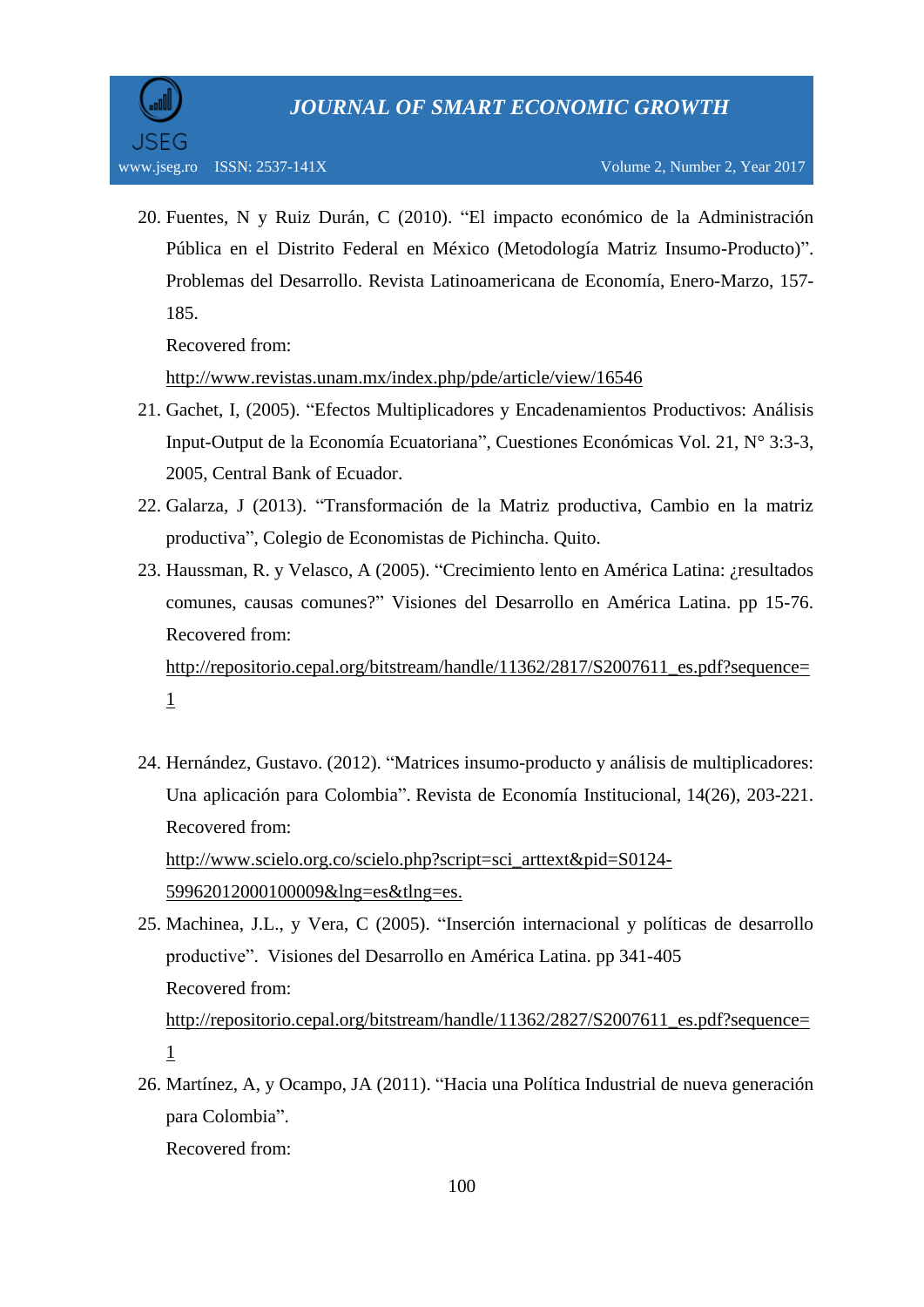[https://jaocampodotnet.files.wordpress.com/2012/03/haciaunapolc3adticaindustrialden](https://jaocampodotnet.files.wordpress.com/2012/03/haciaunapolc3adticaindustrialdenuevageneracic3b3n.pdf) [uevageneracic3b3n.pdf](https://jaocampodotnet.files.wordpress.com/2012/03/haciaunapolc3adticaindustrialdenuevageneracic3b3n.pdf)

27. Miller R., Blair P. (2009) Input-Output Analysis: Foundations and Extensions, Cambridge: Cambridge University Press. Recovered from:

<http://www.usp.br/nereus/wp-content/uploads/MB-2009-05-Ch-2-Found-I-O-Anal.pdf>

28. Ministry of Industries of the Ecuador (2008). Industrial Policy of the Ecuador, 2008- 2013. Quito. Recovered from: [http://www.uasb.edu.ec/UserFiles/381/File/POLITICA%20INDUSTRIAL%20DEL%](http://www.uasb.edu.ec/UserFiles/381/File/POLITICA%20INDUSTRIAL%20DEL%20ECUADOR%202008-2012.pdf)

[20ECUADOR%202008-2012.pdf](http://www.uasb.edu.ec/UserFiles/381/File/POLITICA%20INDUSTRIAL%20DEL%20ECUADOR%202008-2012.pdf)

29. Coordinator Ministry of the Production, Employment and Competitiveness (2010). "Agenda para la transformación productiva: por un Ecuador Positivo Inclusivo y en Potencia", 2010-2013. Quito.

Recovered from:

[http://www.produccion.gob.ec/wp-](http://www.produccion.gob.ec/wp-content/uploads/downloads/2012/07/Agenda_Productiva%5B1%5D.pdf)

[content/uploads/downloads/2012/07/Agenda\\_Productiva%5B1%5D.pdf](http://www.produccion.gob.ec/wp-content/uploads/downloads/2012/07/Agenda_Productiva%5B1%5D.pdf)

30. Coordinator Ministry of Strategic Sectors (2015). Plan Estratégico Integrado de Industrias Básicas. Quito. Recuperado de:

[http://www.sectoresestrategicos.gob.ec/wp-](http://www.sectoresestrategicos.gob.ec/wp-content/uploads/downloads/2015/11/Desarrollo-Industrias-Estrate%CC%81gicas-del-Ecuador.pdf)

[content/uploads/downloads/2015/11/Desarrollo-Industrias-Estrate%CC%81gicas-del-](http://www.sectoresestrategicos.gob.ec/wp-content/uploads/downloads/2015/11/Desarrollo-Industrias-Estrate%CC%81gicas-del-Ecuador.pdf)[Ecuador.pdf](http://www.sectoresestrategicos.gob.ec/wp-content/uploads/downloads/2015/11/Desarrollo-Industrias-Estrate%CC%81gicas-del-Ecuador.pdf)

- 31. Pino, O e Illanes, W. (2000). "Análisis exploratorio de los coeficientes de Rasmussen para la economía regional, mediante la utilización de las tablas Input-Ouput para la economía Chilena, base 1996", Auditory and Administration Department, Faculty of Business Sciences, Universidad of Bío –Bío.
- 32. PINO, O. Et al. (2003). "Método indirecto para la obtención de una matriz insumo producto: Aplicación para el caso VIII región del Bío – Bío". Theoría, año/vol.12, Universidad del Bío – Bío, Chillán, Chile.

Recovered from:

<http://www.redalyc.org/pdf/299/29901207.pdf>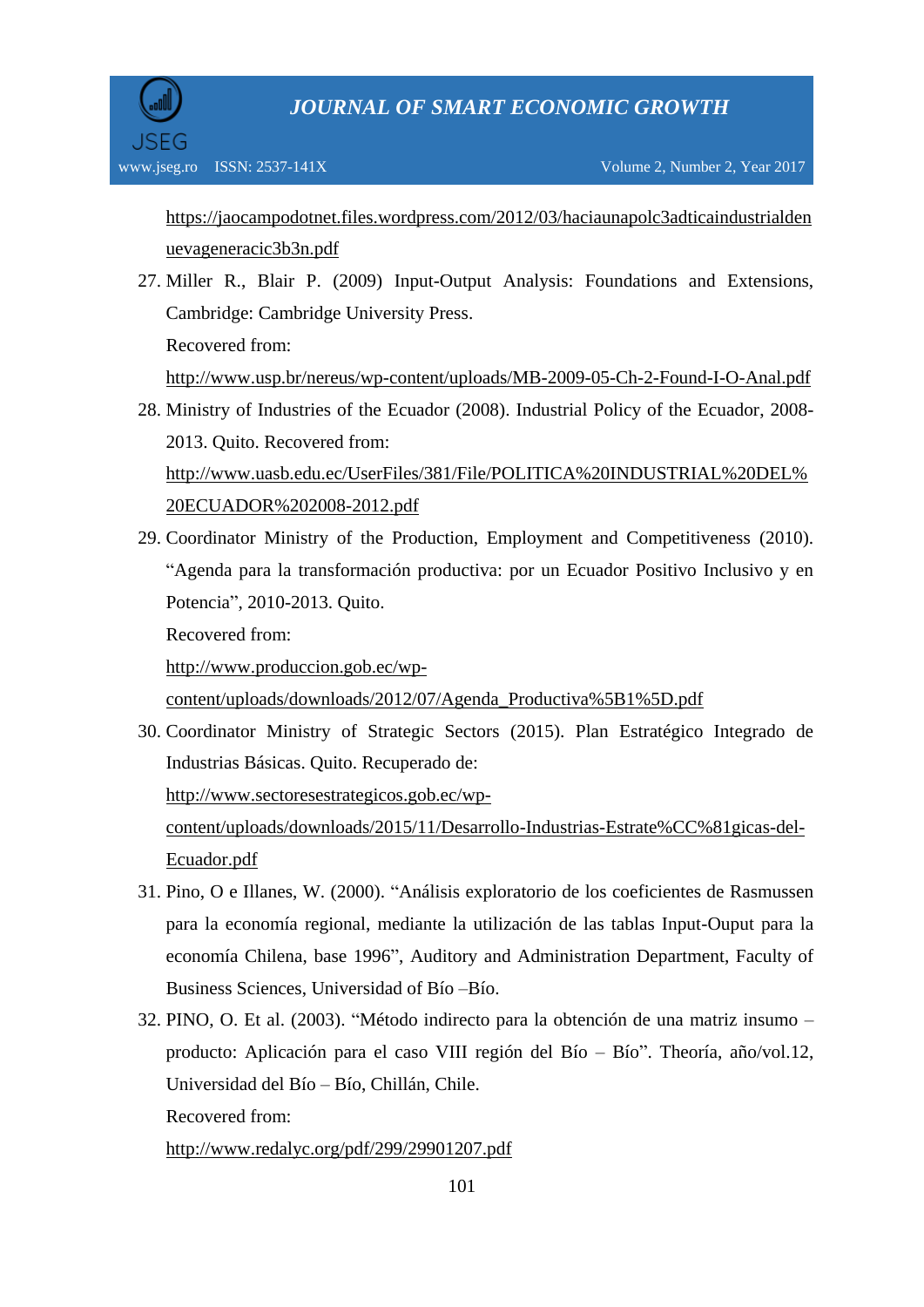- 33. QUAN, A. 2002. Nuevos Enfoques de Utilización de la Matriz de Insumo-Producto, Benemérita Universidad Autonoma of Puebla, Revista Aportes, Vol. VII, Num. 19. Recovered from:<http://www.aportes.buap.mx/19fo2.pdf>
- 34. Rodrik, D, y Hausmann. R (2003). Economic Development as Self-Discovery. The National Bureau of Economic Research. MA. Recovered from :<http://www.nber.org/papers/w8952.pdf>
- 35. Rodrik, D (2007). Normalizing Industrial Policy. Commission on Growth and Development. The World Bank. Washington. Recovered from: [http://www](http://www-wds.worldbank.org/external/default/WDSContentServer/WDSP/IB/2010/11/26/000333038_20101126051723/Rendered/PDF/577030NWP0Box31UBLIC10gc1wp10031web.pdf)[wds.worldbank.org/external/default/WDSContentServer/WDSP/IB/2010/11/26/00033](http://www-wds.worldbank.org/external/default/WDSContentServer/WDSP/IB/2010/11/26/000333038_20101126051723/Rendered/PDF/577030NWP0Box31UBLIC10gc1wp10031web.pdf) [3038\\_20101126051723/Rendered/PDF/577030NWP0Box31UBLIC10gc1wp10031we](http://www-wds.worldbank.org/external/default/WDSContentServer/WDSP/IB/2010/11/26/000333038_20101126051723/Rendered/PDF/577030NWP0Box31UBLIC10gc1wp10031web.pdf) [b.pdf](http://www-wds.worldbank.org/external/default/WDSContentServer/WDSP/IB/2010/11/26/000333038_20101126051723/Rendered/PDF/577030NWP0Box31UBLIC10gc1wp10031web.pdf)
- 36. National Secretary for Planning and Development (2012). Transformación de la Matriz productiva: Revolución productiva a través del conocimiento y el talento humano. Quito.

Recovered from:

[http://www.planificacion.gob.ec/wp-](http://www.planificacion.gob.ec/wp-content/uploads/downloads/2013/01/matriz_productiva_WEBtodo.pdf)

[content/uploads/downloads/2013/01/matriz\\_productiva\\_WEBtodo.pdf](http://www.planificacion.gob.ec/wp-content/uploads/downloads/2013/01/matriz_productiva_WEBtodo.pdf)

- 37. National Secretary for Planning and Development (2007). Plan Nacional de Desarrollo 2007-2010. Quito. Recovered from:
- 38. [http://www.planificacion.gob.ec/wp-content/uploads/downloads/2013/09/Plan-](http://www.planificacion.gob.ec/wp-content/uploads/downloads/2013/09/Plan-Nacional-Desarrollo-2007-2010.pdf)[Nacional-Desarrollo-2007-2010.pdf](http://www.planificacion.gob.ec/wp-content/uploads/downloads/2013/09/Plan-Nacional-Desarrollo-2007-2010.pdf)
- 39. National Secretary for Planning and Development (2009). Plan Nacional para el Buen Vivir, 2009-2013. Construyendo un Estado Plurinacional e Intercultural. Quito. Recovered from:

http://www.planificacion.gob.ec/wpcontent/uploads/downloads/2012/07/Plan\_Nacional\_para\_el\_Buen\_Vivir.pdf

40. National Secretary for Planning and Development (2013). Plan Nacional para el Buen Vivir, 2013-2017. Quito. Recovered from: